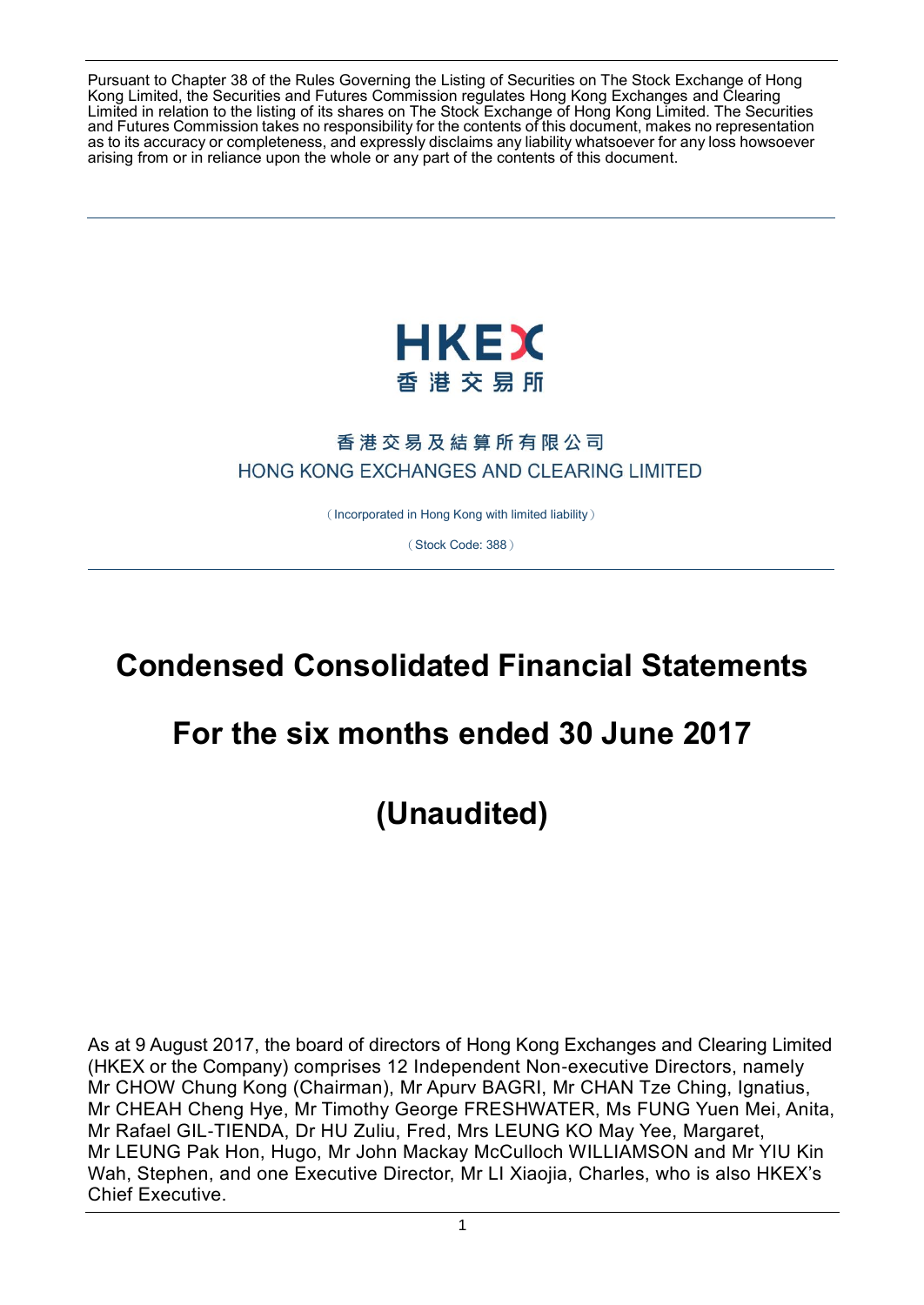# **CONDENSED CONSOLIDATED INCOME STATEMENT (UNAUDITED)**

(Financial figures are expressed in Hong Kong Dollar)

|                                                          |                | <b>Six months</b><br>ended | Six months<br>ended |
|----------------------------------------------------------|----------------|----------------------------|---------------------|
|                                                          | Note           | 30 Jun 2017<br>\$m         | 30 Jun 2016<br>\$m  |
| Trading fees and trading tariff                          | 3              | 2,180                      | 2,255               |
| Stock Exchange listing fees                              |                | 593                        | 531                 |
| Clearing and settlement fees                             |                | 1,224                      | 1,187               |
| Depository, custody and nominee services fees            |                | 459                        | 473                 |
| Market data fees                                         |                | 419                        | 404                 |
| Other revenue                                            |                | 504                        | 406                 |
| <b>REVENUE</b>                                           | $\overline{2}$ | 5,379                      | 5,256               |
| Investment income                                        |                | 1,021                      | 410                 |
| Interest rebates to Participants                         |                | (200)                      | (55)                |
| Net investment income                                    | 4              | 821                        | 355                 |
| Sundry income                                            |                | 3                          | 19                  |
| <b>REVENUE AND OTHER INCOME</b>                          |                | 6,203                      | 5,630               |
| <b>OPERATING EXPENSES</b>                                |                |                            |                     |
| Staff costs and related expenses                         | 5              | (1,073)                    | (1,016)             |
| Information technology and computer maintenance expenses |                | (210)                      | (251)               |
| Premises expenses                                        |                | (176)                      | (162)               |
| Product marketing and promotion expenses                 |                | (20)                       | (21)                |
| Legal and professional fees                              |                | (18)                       | (46)                |
| Other operating expenses                                 |                | (214)                      | (192)               |
|                                                          |                | (1,711)                    | (1,688)             |
| <b>EBITDA*</b>                                           |                | 4,492                      | 3,942               |
| Depreciation and amortisation                            |                | (362)                      | (382)               |
| <b>OPERATING PROFIT</b>                                  |                | 4,130                      | 3,560               |
| Finance costs                                            | 6              | (65)                       | (43)                |
| Share of loss of a joint venture                         |                | (5)                        | (5)                 |
| PROFIT BEFORE TAXATION                                   | $\overline{2}$ | 4,060                      | 3,512               |
| <b>TAXATION</b>                                          | 7              | (582)                      | (540)               |
| <b>PROFIT FOR THE PERIOD</b>                             |                | 3,478                      | 2,972               |
| PROFIT/(LOSS) ATTRIBUTABLE TO:                           |                |                            |                     |
| - Shareholders of HKEX                                   |                | 3,493                      | 2,985               |
| - Non-controlling interests                              |                | (15)                       | (13)                |
| PROFIT FOR THE PERIOD                                    |                | 3,478                      | 2,972               |
| <b>Basic earnings per share</b>                          | 8(a)           | \$2.86                     | \$2.47              |
| Diluted earnings per share                               | 8(b)           | \$2.85                     | \$2.47              |

**\*** EBITDA represents earnings before interest expenses and other finance costs, taxation, depreciation and amortisation. It excludes the Group's share of results of the joint venture.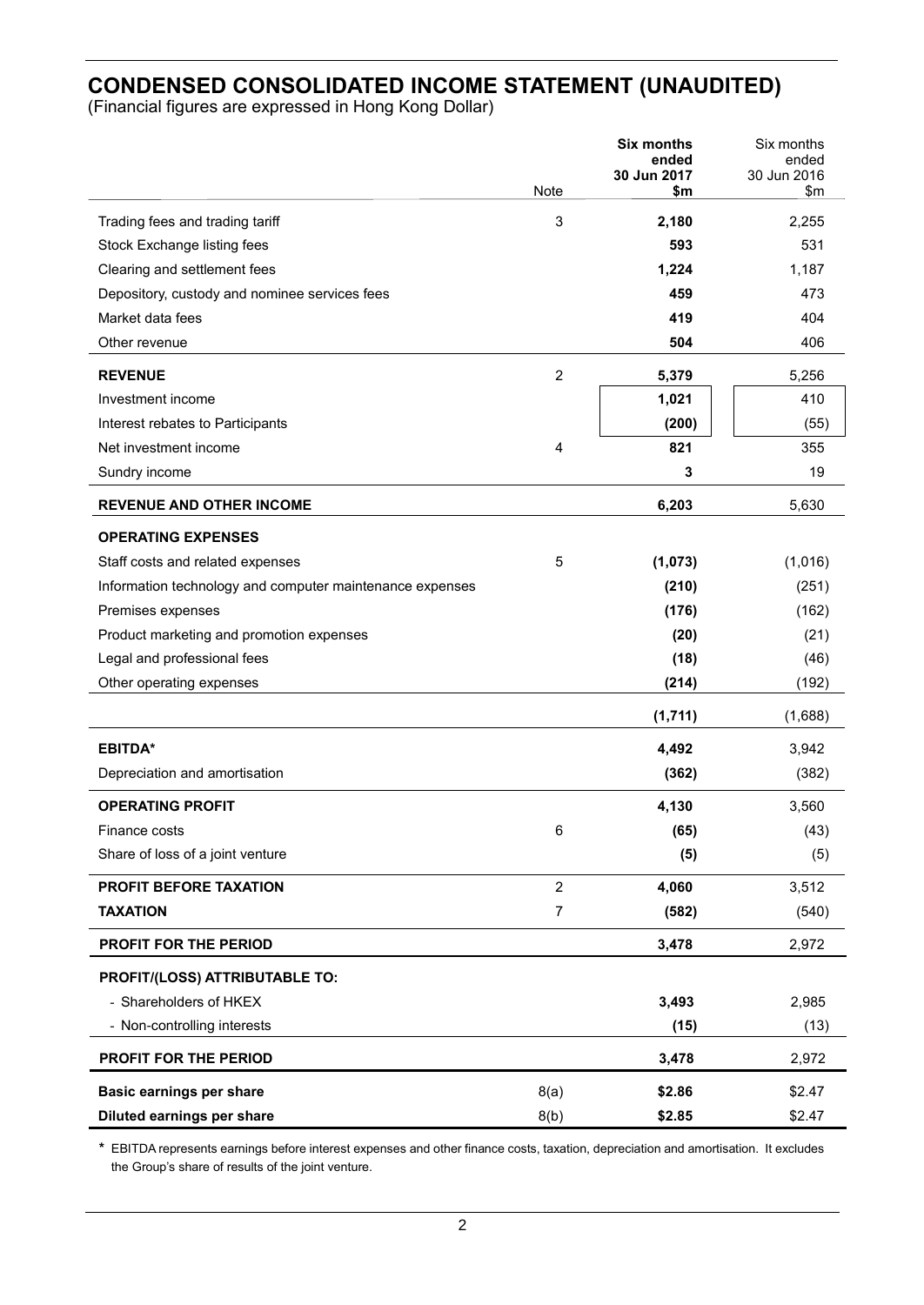# **CONDENSED CONSOLIDATED STATEMENT OF COMPREHENSIVE INCOME (UNAUDITED)**

|                                                                   | <b>Six months</b><br>ended<br>30 Jun 2017<br>\$m | Six months<br>ended<br>30 Jun 2016<br>\$m |
|-------------------------------------------------------------------|--------------------------------------------------|-------------------------------------------|
| <b>PROFIT FOR THE PERIOD</b><br><b>OTHER COMPREHENSIVE INCOME</b> | 3,478                                            | 2,972                                     |
| Items that may be reclassified subsequently to profit or loss:    |                                                  |                                           |
| Currency translation differences of foreign subsidiaries          |                                                  |                                           |
| recorded in exchange reserve                                      | 120                                              | 10                                        |
| <b>OTHER COMPREHENSIVE INCOME</b>                                 | 120                                              | 10                                        |
| <b>TOTAL COMPREHENSIVE INCOME</b>                                 | 3,598                                            | 2,982                                     |
| <b>TOTAL COMPREHENSIVE INCOME ATTRIBUTABLE TO:</b>                |                                                  |                                           |
| - Shareholders of HKEX                                            | 3,613                                            | 2,995                                     |
| - Non-controlling interests                                       | (15)                                             | (13)                                      |
| <b>TOTAL COMPREHENSIVE INCOME</b>                                 | 3,598                                            | 2,982                                     |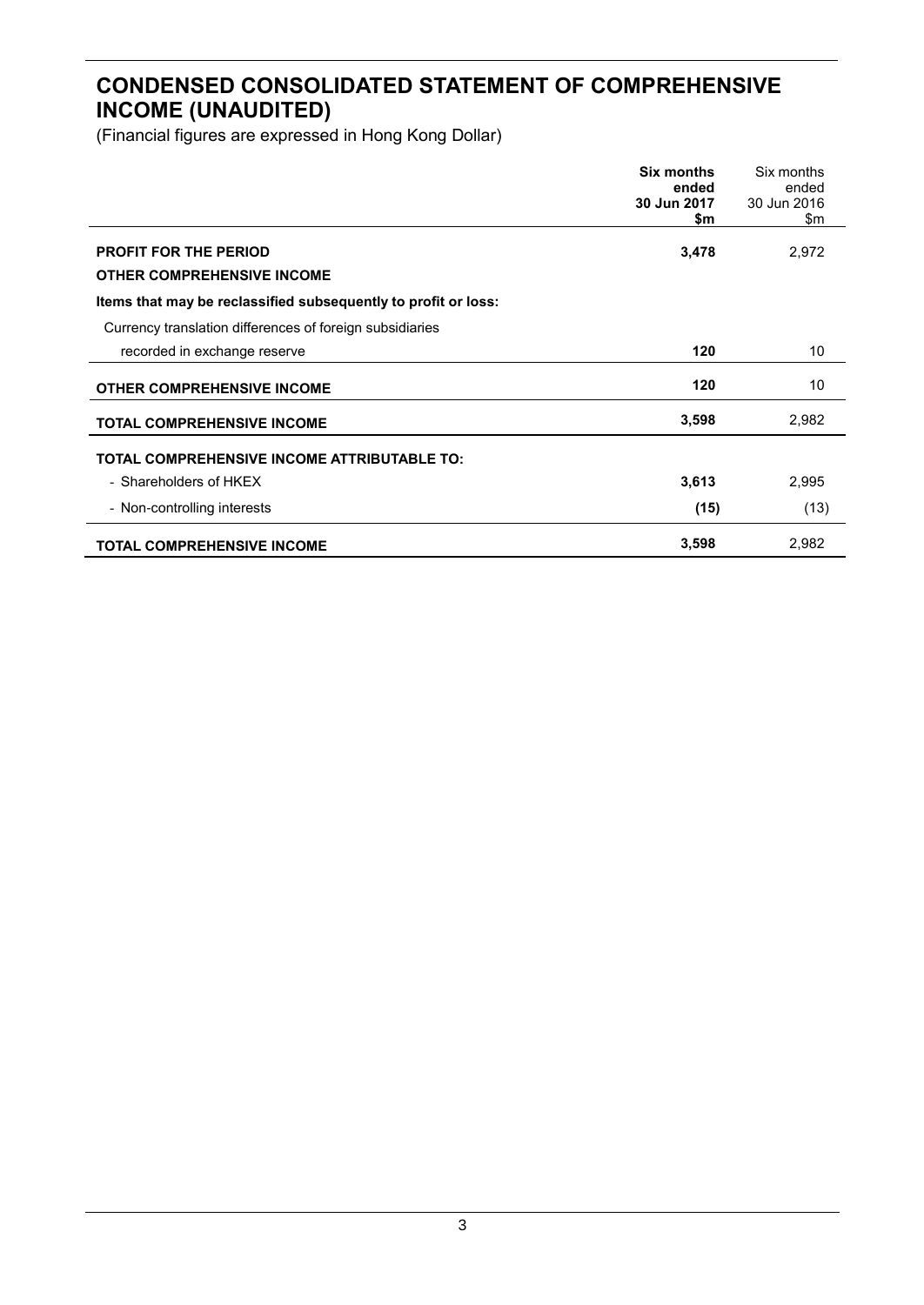# **CONDENSED CONSOLIDATED STATEMENT OF FINANCIAL POSITION (UNAUDITED)**

|                                                             |        | At 30 Jun 2017           |                          | At 31 Dec 2016 |                |                |         |
|-------------------------------------------------------------|--------|--------------------------|--------------------------|----------------|----------------|----------------|---------|
|                                                             |        | Current                  | Non-current              | Total          | Current        | Non-current    | Total   |
| <b>ASSETS</b>                                               | Note   | \$m                      | \$m                      | \$m            | \$m            | \$m            | \$m     |
| Cash and cash equivalents                                   | 10     | 117,761                  | $\blacksquare$           | 117,761        | 115,723        | ä,             | 115,723 |
| Financial assets measured at fair value                     |        |                          |                          |                |                |                |         |
| through profit or loss                                      | 10     | 54,292                   | 312                      | 54,604         | 70,066         | $\blacksquare$ | 70,066  |
| Financial assets measured at amortised cost                 | 10     | 29,961                   | 74                       | 30,035         | 29,093         | 74             | 29,167  |
| Accounts receivable, prepayments and deposits               | 10, 11 | 12,456                   | 21                       | 12,477         | 12,928         | 21             | 12,949  |
| Interest in joint ventures                                  |        |                          | 54                       | 54             |                | 59             | 59      |
| Goodwill and other intangible assets                        |        | $\blacksquare$           | 17,940                   | 17,940         | $\blacksquare$ | 17,812         | 17,812  |
| <b>Fixed assets</b>                                         |        |                          | 1,438                    | 1,438          |                | 1,499          | 1,499   |
| Lease premium for land                                      |        |                          | 21                       | 21             |                | 21             | 21      |
| Deferred tax assets                                         |        |                          | 24                       | 24             |                | 22             | 22      |
| <b>Total assets</b>                                         |        | 214,470                  | 19,884                   | 234,354        | 227,810        | 19,508         | 247,318 |
| <b>LIABILITIES AND EQUITY</b>                               |        |                          |                          |                |                |                |         |
| Liabilities                                                 |        |                          |                          |                |                |                |         |
| Financial liabilities at fair value through profit or loss  | 12     | 45,210                   |                          | 45,210         | 61,627         |                | 61,627  |
| Margin deposits, Mainland security and settlement           |        |                          |                          |                |                |                |         |
| deposits, and cash collateral from Clearing<br>Participants | 13     | 126,199                  | $\overline{\phantom{a}}$ | 126,199        | 126,846        | $\overline{a}$ | 126,846 |
| Accounts payable, accruals and other liabilities            | 14     | 12,483                   | 40                       | 12,523         | 12,246         | 30             | 12,276  |
| Deferred revenue                                            |        | 567                      | $\overline{\phantom{a}}$ | 567            | 842            | $\blacksquare$ | 842     |
| Taxation payable                                            |        | 621                      | $\blacksquare$           | 621            | 356            | $\blacksquare$ | 356     |
| Other financial liabilities                                 |        | 54                       | $\blacksquare$           | 54             | 37             | $\blacksquare$ | 37      |
| Participants' contributions to Clearing House Funds         | 15     | 9,872                    | $\blacksquare$           | 9,872          | 8,656          | $\blacksquare$ | 8,656   |
| Borrowings                                                  | 16     | $\overline{\phantom{a}}$ | 3,450                    | 3,450          |                | 3,422          | 3,422   |
| Provisions                                                  |        | 84                       | 81                       | 165            | 78             | 81             | 159     |
| Deferred tax liabilities                                    |        |                          | 705                      | 705            |                | 713            | 713     |
| <b>Total liabilities</b>                                    |        | 195,090                  | 4,276                    | 199,366        | 210,688        | 4,246          | 214,934 |
| <b>Equity</b>                                               |        |                          |                          |                |                |                |         |
| Share capital                                               | 17     |                          |                          | 23,439         |                |                | 22,085  |
| Shares held for Share Award Scheme                          | 17     |                          |                          | (595)          |                |                | (599)   |
| Employee share-based compensation reserve                   | 18     |                          |                          | 308            |                |                | 226     |
| Exchange reserve                                            |        |                          |                          | (140)          |                |                | (260)   |
| Designated reserves                                         | 19     |                          |                          | 824            |                |                | 773     |
| Reserve relating to written put options to                  |        |                          |                          |                |                |                |         |
| non-controlling interests                                   |        |                          |                          | (293)          |                |                | (293)   |
| Retained earnings                                           |        |                          |                          | 11,309         |                |                | 10,334  |
| Equity attributable to shareholders of HKEX                 |        |                          |                          | 34,852         |                |                | 32,266  |
| Non-controlling interests                                   |        |                          |                          | 136            |                |                | 118     |
| <b>Total equity</b>                                         |        |                          |                          | 34,988         |                |                | 32,384  |
| <b>Total liabilities and equity</b>                         |        |                          |                          | 234,354        |                |                | 247,318 |
| <b>Net current assets</b>                                   |        |                          |                          | 19,380         |                |                | 17,122  |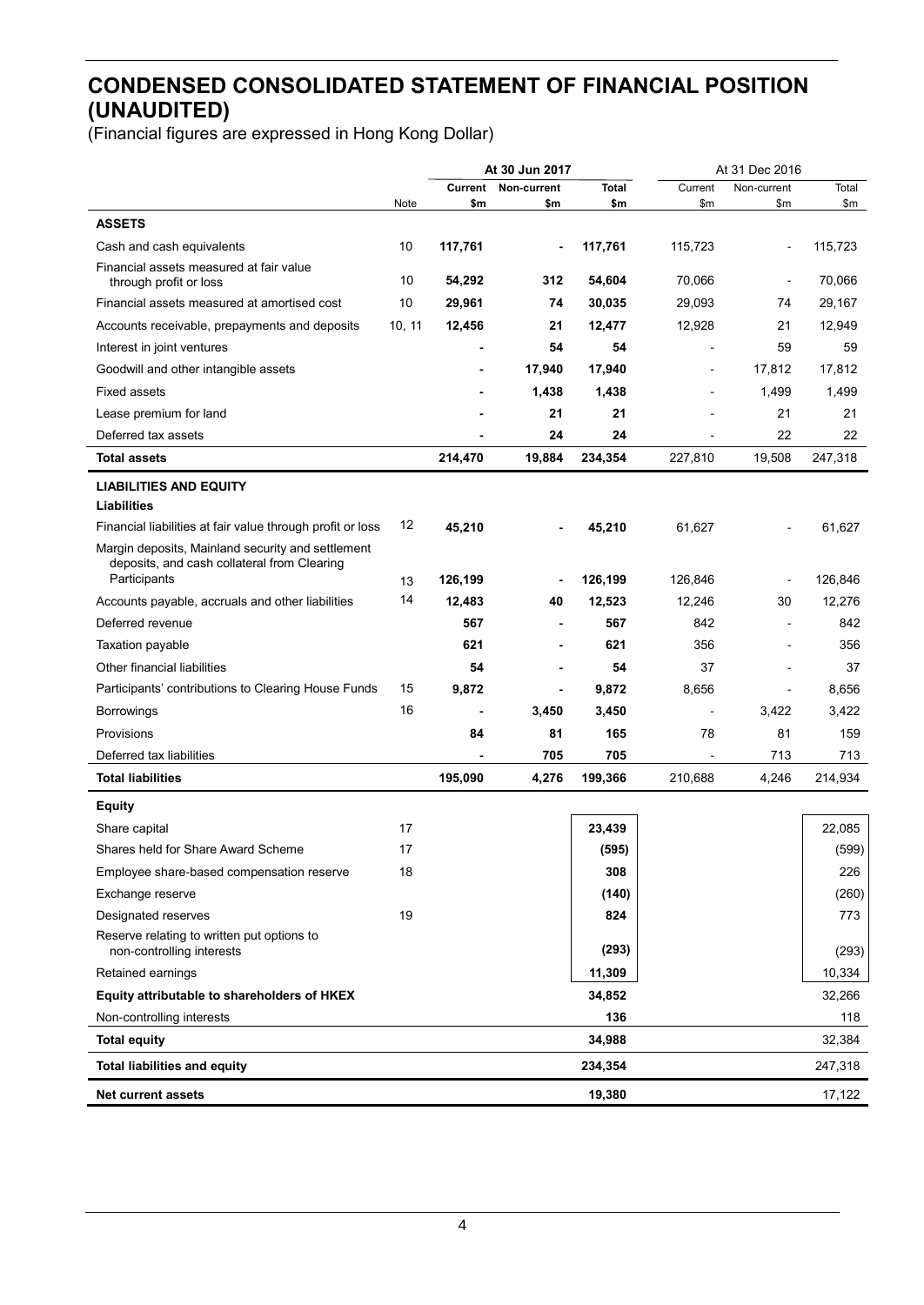# **CONDENSED CONSOLIDATED STATEMENT OF CHANGES IN EQUITY (UNAUDITED)**

|                                                                    | Attributable to shareholders of HKEX |                |                          |                   |                     |                 |              |                |                |
|--------------------------------------------------------------------|--------------------------------------|----------------|--------------------------|-------------------|---------------------|-----------------|--------------|----------------|----------------|
|                                                                    | Share capital                        | Employee       |                          |                   | <b>Reserve</b>      |                 |              |                |                |
|                                                                    | and shares held                      | share-based    |                          |                   | relating to written |                 |              |                |                |
|                                                                    | for Share Award                      | compensation   |                          | <b>Designated</b> | put options to      |                 |              | Non-           |                |
|                                                                    | <b>Scheme</b>                        | reserve        | <b>Exchange</b>          | reserves          | non-controlling     | <b>Retained</b> |              | controlling    | <b>Total</b>   |
|                                                                    | (note $17$ )                         | (note 18)      | reserve                  | (note 19)         | interests           | earnings        | <b>Total</b> | interests      | equity         |
|                                                                    | \$m                                  | \$m            | \$m                      | \$m               | \$m                 | \$m             | \$m          | \$m            | \$m            |
| At 1 Jan 2017                                                      | 21,486                               | 226            | (260)                    | 773               | (293)               | 10,334          | 32,266       | 118            | 32,384         |
| Profit/(loss) for the period                                       | $\blacksquare$                       | $\sim$         | $\overline{\phantom{a}}$ | $\blacksquare$    | $\sim$              | 3.493           | 3,493        | (15)           | 3,478          |
| Other comprehensive income                                         | $\sim$                               | $\sim$         | 120                      |                   | $\sim$              |                 | 120          |                | 120            |
| Total comprehensive income                                         | $\sim$                               | $\sim$         | 120                      | $\sim$            | $\sim$              | 3,493           | 3,613        | (15)           | 3,598          |
| Total contributions by and distributions to shareholders of HKEX,  |                                      |                |                          |                   |                     |                 |              |                |                |
| recognised directly in equity:                                     |                                      |                |                          |                   |                     |                 |              |                |                |
| - 2016 final dividend at \$2.04 per share                          |                                      |                |                          |                   | $\sim$              | (2, 491)        | (2, 491)     | $\sim$         | (2, 491)       |
| - Unclaimed HKEX dividends forfeited (note 14)                     |                                      |                |                          |                   |                     | 13              | 13           | $\blacksquare$ | 13             |
| - Shares issued in lieu of cash dividends                          | 1,347                                |                |                          |                   | $\sim$              |                 | 1,347        |                | 1,347          |
| - Shares purchased for Share Award Scheme                          | (10)                                 |                |                          |                   |                     |                 | (10)         |                | (10)           |
| - Vesting of shares of Share Award Scheme                          | 21                                   | (19)           |                          |                   | $\sim$              | (2)             |              |                | $\blacksquare$ |
| - Employee share-based compensation benefits                       |                                      | 101            |                          |                   | $\sim$              |                 | 101          |                | 101            |
| - Tax credit relating to Share Award Scheme                        |                                      | $\blacksquare$ | ٠                        |                   | $\sim$              |                 |              |                | 1 <sup>1</sup> |
| - Transfer of reserves                                             |                                      | $\blacksquare$ | ٠                        | 51                | $\blacksquare$      | (51)            |              |                | $\blacksquare$ |
| Total changes in ownership interests in subsidiaries that do not   |                                      |                |                          |                   |                     |                 |              |                |                |
| result in loss of control:                                         |                                      |                |                          |                   |                     |                 |              |                |                |
| - Changes in ownership interest in a subsidiary (note 23)          | $\overline{\phantom{a}}$             | $\blacksquare$ | ٠                        | $\blacksquare$    | $\sim$              | 12              | 12           | 33             | 45             |
| Total transactions with shareholders recognised directly in equity | 1,358                                | 82             | $\sim$                   | 51                | $\sim$              | (2, 518)        | (1,027)      | 33             | (994)          |
| At 30 Jun 2017                                                     | 22,844                               | 308            | (140)                    | 824               | (293)               | 11,309          | 34,852       | 136            | 34,988         |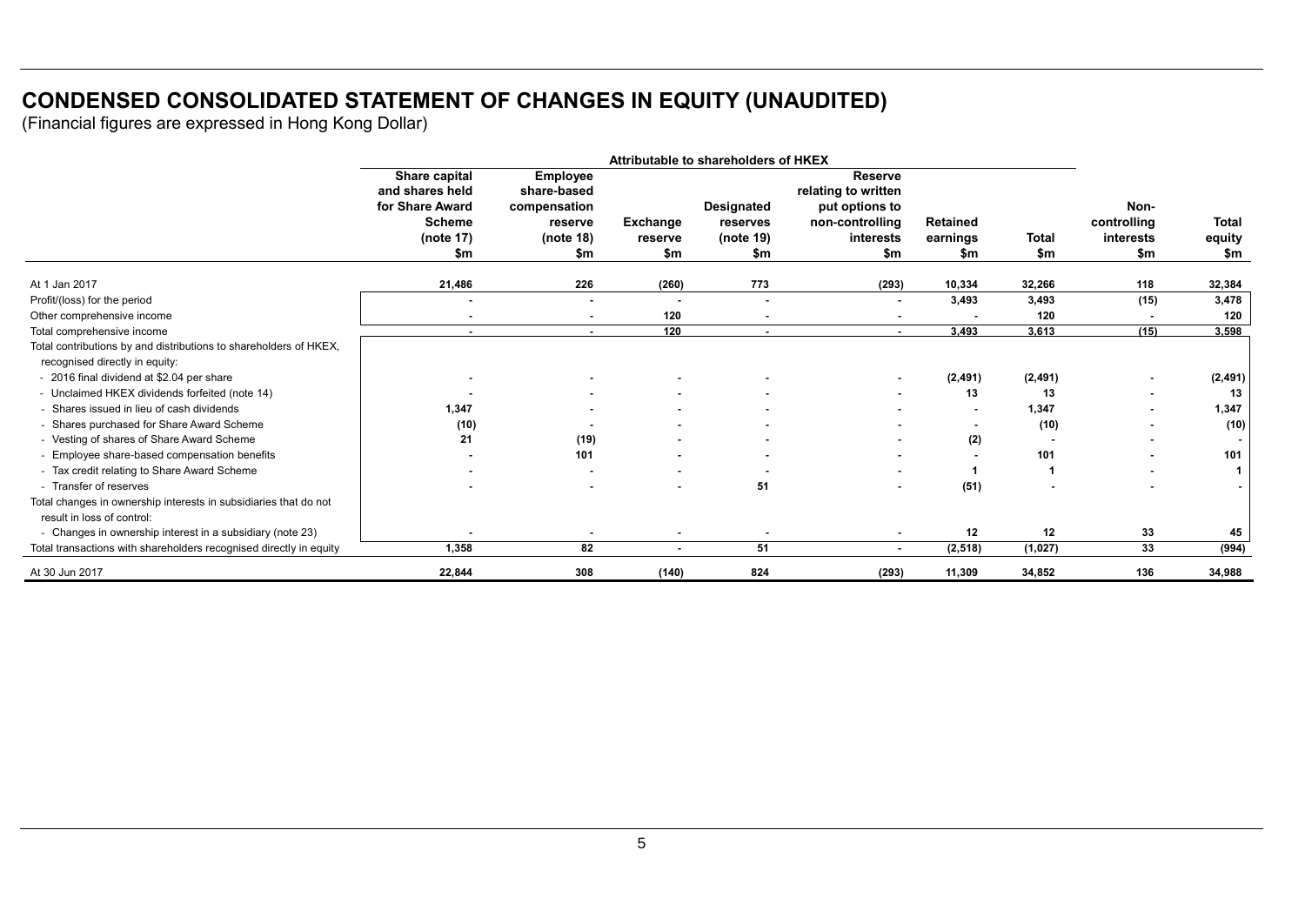# **CONDENSED CONSOLIDATED STATEMENT OF CHANGES IN EQUITY (UNAUDITED)**

|                                                                    | Attributable to shareholders of HKEX |                          |                          |                          |                          |                |               |             |          |
|--------------------------------------------------------------------|--------------------------------------|--------------------------|--------------------------|--------------------------|--------------------------|----------------|---------------|-------------|----------|
|                                                                    |                                      |                          |                          |                          | Reserve                  |                |               |             |          |
|                                                                    | Share capital                        | Employee                 |                          |                          | relating to written      |                |               |             |          |
|                                                                    | and shares held                      | share-based              |                          |                          | put options to           |                |               | Non-        |          |
|                                                                    | for Share Award                      | compensation             | Exchange                 | Designated               | non-controlling          | Retained       |               | controlling | Total    |
|                                                                    | Scheme                               | reserve                  | reserve                  | reserves                 | interests                | earnings       | Total         | interests   | equity   |
|                                                                    | \$m                                  | $\mathsf{Sm}$            | \$m                      | \$m                      | $\mathsf{Sm}$            | \$m            | $\mathsf{Sm}$ | \$m         | \$m      |
| At 1 Jan 2016                                                      | 18,695                               | 199                      | (254)                    | 778                      | (293)                    | 10,691         | 29,816        | 146         | 29,962   |
| Profit/(loss) for the period                                       |                                      | $\sim$                   | $\overline{\phantom{a}}$ | $\sim$                   | $\blacksquare$           | 2,985          | 2,985         | (13)        | 2,972    |
| Other comprehensive income                                         | ٠                                    | $\sim$                   | 10                       | $\overline{\phantom{a}}$ | $\overline{\phantom{a}}$ | $\blacksquare$ | 10            |             | 10       |
| Total comprehensive income                                         | ٠                                    | $\overline{\phantom{a}}$ | 10 <sup>°</sup>          | $\overline{\phantom{a}}$ | $\blacksquare$           | 2,985          | 2,995         | (13)        | 2,982    |
| Total contributions by and distributions to shareholders of HKEX,  |                                      |                          |                          |                          |                          |                |               |             |          |
| recognised directly in equity:                                     |                                      |                          |                          |                          |                          |                |               |             |          |
| - 2015 final dividend at \$2.87 per share                          |                                      |                          |                          |                          | ٠                        | (3, 459)       | (3, 459)      |             | (3, 459) |
| - Unclaimed HKEX dividends forfeited (note 14)                     | $\overline{\phantom{0}}$             | $\overline{\phantom{a}}$ | $\overline{a}$           | $\overline{\phantom{0}}$ | $\blacksquare$           | 11             | 11            |             | 11       |
| - Shares issued in lieu of cash dividends                          | 1,522                                |                          | ٠                        | $\overline{\phantom{a}}$ | $\overline{a}$           | $\overline{a}$ | 1,522         |             | 1,522    |
| - Vesting of shares of Share Award Scheme                          | 21                                   | (20)                     | $\overline{\phantom{a}}$ | $\overline{\phantom{a}}$ | $\overline{\phantom{a}}$ | (1)            |               | $\sim$      |          |
| - Employee share-based compensation benefits                       | ٠                                    | 102                      | $\blacksquare$           |                          | $\overline{\phantom{a}}$ | $\overline{a}$ | 102           | $\sim$      | 102      |
| - Transfer of reserves                                             |                                      | $\overline{\phantom{a}}$ | $\overline{\phantom{a}}$ | (2)                      | $\overline{\phantom{a}}$ | 2              |               |             |          |
| Total transactions with shareholders recognised directly in equity | 1,543                                | 82                       | $\overline{\phantom{a}}$ | (2)                      | $\overline{\phantom{a}}$ | (3, 447)       | (1,824)       | $\sim$      | (1,824)  |
| At 30 Jun 2016                                                     | 20,238                               | 281                      | (244)                    | 776                      | (293)                    | 10,229         | 30,987        | 133         | 31,120   |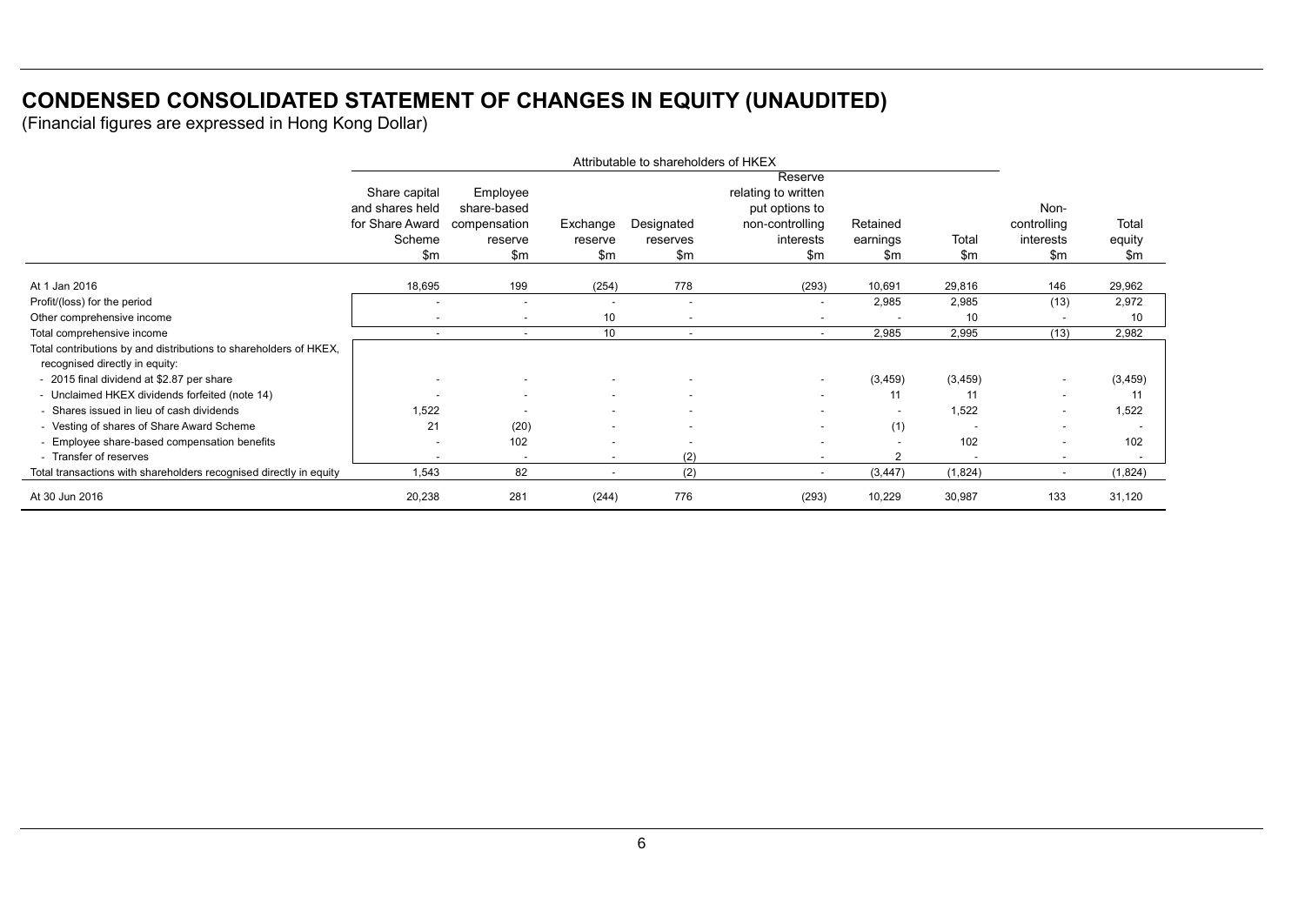# **CONDENSED CONSOLIDATED STATEMENT OF CASH FLOWS (UNAUDITED)**

(Financial figures are expressed in Hong Kong Dollar)

|                                                                                                                                                            |      | <b>Six months</b><br>ended | Six months<br>ended |
|------------------------------------------------------------------------------------------------------------------------------------------------------------|------|----------------------------|---------------------|
|                                                                                                                                                            | Note | 30 Jun 2017<br>\$m         | 30 Jun 2016<br>\$m  |
|                                                                                                                                                            |      |                            |                     |
| <b>CASH FLOWS FROM PRINCIPAL OPERATING ACTIVITIES</b>                                                                                                      |      |                            |                     |
| Net cash inflow from principal operating activities                                                                                                        | 20   | 3,970                      | 3,436               |
| <b>CASH FLOWS FROM OTHER OPERATING ACTIVITIES</b>                                                                                                          |      |                            |                     |
| Net payments to external fund managers for purchases of financial<br>assets measured at fair value through profit or loss                                  |      | (601)                      | (2,000)             |
| Net cash inflow from operating activities                                                                                                                  |      | 3,369                      | 1,436               |
| <b>CASH FLOWS FROM INVESTING ACTIVITIES</b>                                                                                                                |      |                            |                     |
| Payments for purchases of fixed assets and intangible assets                                                                                               |      | (331)                      | (277)               |
| Net decrease/(increase) in financial assets of Corporate Funds:<br>Decrease/(increase) in time deposits with original maturities<br>more than three months |      |                            |                     |
| Payments for purchase of financial assets measured at                                                                                                      |      | 2,032                      | (1,017)             |
| amortised cost (excluding time deposits)                                                                                                                   |      | (313)                      | (464)               |
| Interest received from financial assets measured at fair value<br>through profit or loss                                                                   |      | 12                         | 9                   |
| Net cash inflow/(outflow) from investing activities                                                                                                        |      | 1,400                      | (1,749)             |
| <b>CASH FLOWS FROM FINANCING ACTIVITIES</b>                                                                                                                |      |                            |                     |
| Purchases of shares for Share Award Scheme                                                                                                                 |      | (10)                       |                     |
| Payments of finance costs                                                                                                                                  |      | (37)                       | (34)                |
| Dividends paid to shareholders of HKEX                                                                                                                     |      | (1, 131)                   | (1,918)             |
| Proceeds from disposal of interest in a subsidiary without loss of control                                                                                 |      | 28                         |                     |
| Capital injection by non-controlling interest to a subsidiary                                                                                              |      | 17                         |                     |
| Net cash outflow from financing activities                                                                                                                 |      | (1, 133)                   | (1,952)             |
| Net increase/(decrease) in cash and cash equivalents                                                                                                       |      | 3,636                      | (2,265)             |
| Cash and cash equivalents at 1 Jan                                                                                                                         |      | 9,286                      | 12,744              |
| Cash and cash equivalents at 30 Jun (note (a))                                                                                                             |      | 12,922                     | 10,479              |
| Analysis of cash and cash equivalents<br>Cash on hand and balances and deposits with banks and                                                             |      |                            |                     |
| short-term investments of Corporate Funds                                                                                                                  | 10   | 12,922                     | 10,479              |

(a) The cash and cash equivalents of Clearing House Funds, Margin Funds and cash prepayments for A shares are held for specific purposes and cannot be used by HKEX and its subsidiaries (the Group) to finance other activities. These balances are not included in cash and cash equivalents of the Group for cash flow purpose in the condensed consolidated statement of cash flows.

(b) "Cash flows from principal operating activities" is a non-Hong Kong Financial Reporting Standard (non-HKFRS) measure used by management for monitoring cash flows of the Group and represents the cash flows generated from the trading and clearing operations of the three exchanges and five clearing houses and ancillary services of the Group. Cash flows from principal operating activities and cash flows from other operating activities together represent cash flows from operating activities as defined by Hong Kong Accounting Standard (HKAS) 7: Statement of Cash Flows. This non-HKFRS measure may not be comparable to similar measures presented by other companies.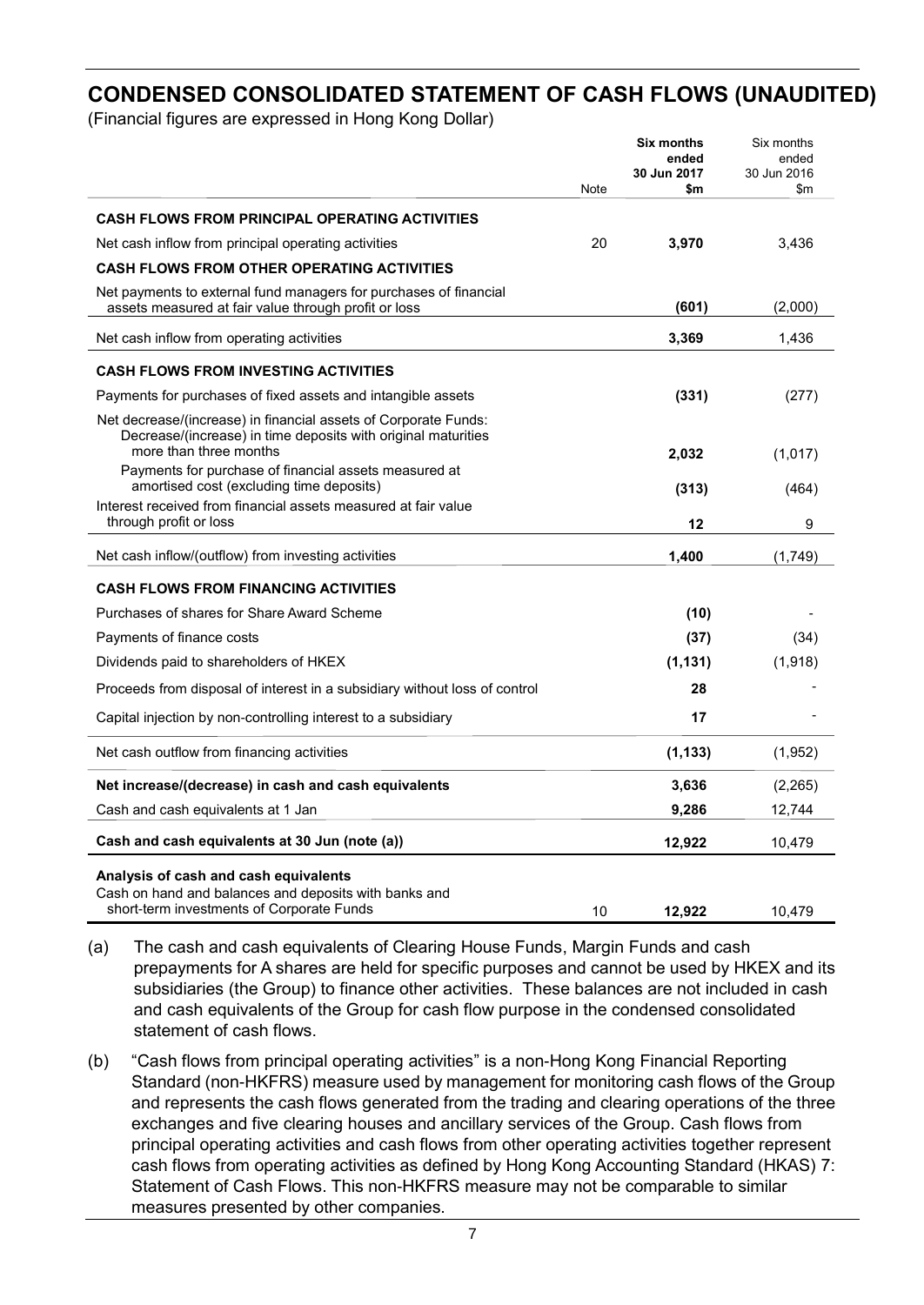(Financial figures are expressed in Hong Kong Dollar unless otherwise stated)

### **1. Basis of Preparation and Accounting Policies**

These unaudited condensed consolidated financial statements are prepared in accordance with HKAS 34: Interim Financial Reporting, issued by the Hong Kong Institute of Certified Public **Accountants** 

These unaudited condensed consolidated financial statements should be read in conjunction with the 2016 annual consolidated financial statements. The accounting policies and methods of computation used in the preparation of these condensed consolidated financial statements are consistent with those used in the annual consolidated financial statements for the year ended 31 December 2016. Amendments to Hong Kong Financial Reporting Standards (HKFRSs) effective for the financial year ending 31 December 2017 do not have any financial impact to the Group.

The Group has not applied the following new HKFRSs which were issued before 30 June 2017 and are pertinent to its operations but not yet effective:

| <b>HKFRS 9 (2014)</b> | Financial Instruments <sup>1</sup>                                   |
|-----------------------|----------------------------------------------------------------------|
| <b>HKFRS 15</b>       | Revenue from Contracts with Customers <sup>1</sup>                   |
| HKFRS 16              | Leases $2$                                                           |
| HK(IFRIC)-Int 22      | Foreign Currency Transactions and Advance Consideration <sup>1</sup> |

<sup>1</sup>Effective for accounting periods beginning on or after 1 January 2018

 $2$ Effective for accounting periods beginning on or after 1 January 2019

The adoption of HKFRS 9 (2014), HKFRS 15 and HK(IFRIC)-Int 22 would not have any significant impact on the financial performance and position of the Group.

HKFRS 16 will primarily affect the accounting for the Group's operating leases. Upon adoption of HKFRS 16 the majority of the Group's operating lease commitments will be recognised in the consolidated statement of financial position as lease liabilities and right-of-use assets. The lease liabilities would subsequently be measured at amortised cost and the right-of-use asset will be depreciated on a straight-line basis during the lease term.

The financial information relating to the year ended 31 December 2016 that is included in these unaudited condensed consolidated financial statements for the six months ended 30 June 2017 as comparative information does not constitute the statutory annual consolidated financial statements of the Company for that year but is derived from those consolidated financial statements. Further information relating to these statutory financial statements required to be disclosed in accordance with section 436 of the Hong Kong Companies Ordinance (Chapter 622) is as follows:

The Company has delivered the consolidated financial statements for the year ended 31 December 2016 to the Registrar of Companies as required by section 662(3) of, and Part 3 of Schedule 6 to, the Hong Kong Companies Ordinance (Chapter 622).

The Company's auditor has reported on those consolidated financial statements. The auditor's report was unqualified; did not include a reference to any matters to which the auditor drew attention by way of emphasis without qualifying its report; and did not contain a statement under sections 406(2), 407(2) or (3) of the Hong Kong Companies Ordinance (Chapter 622).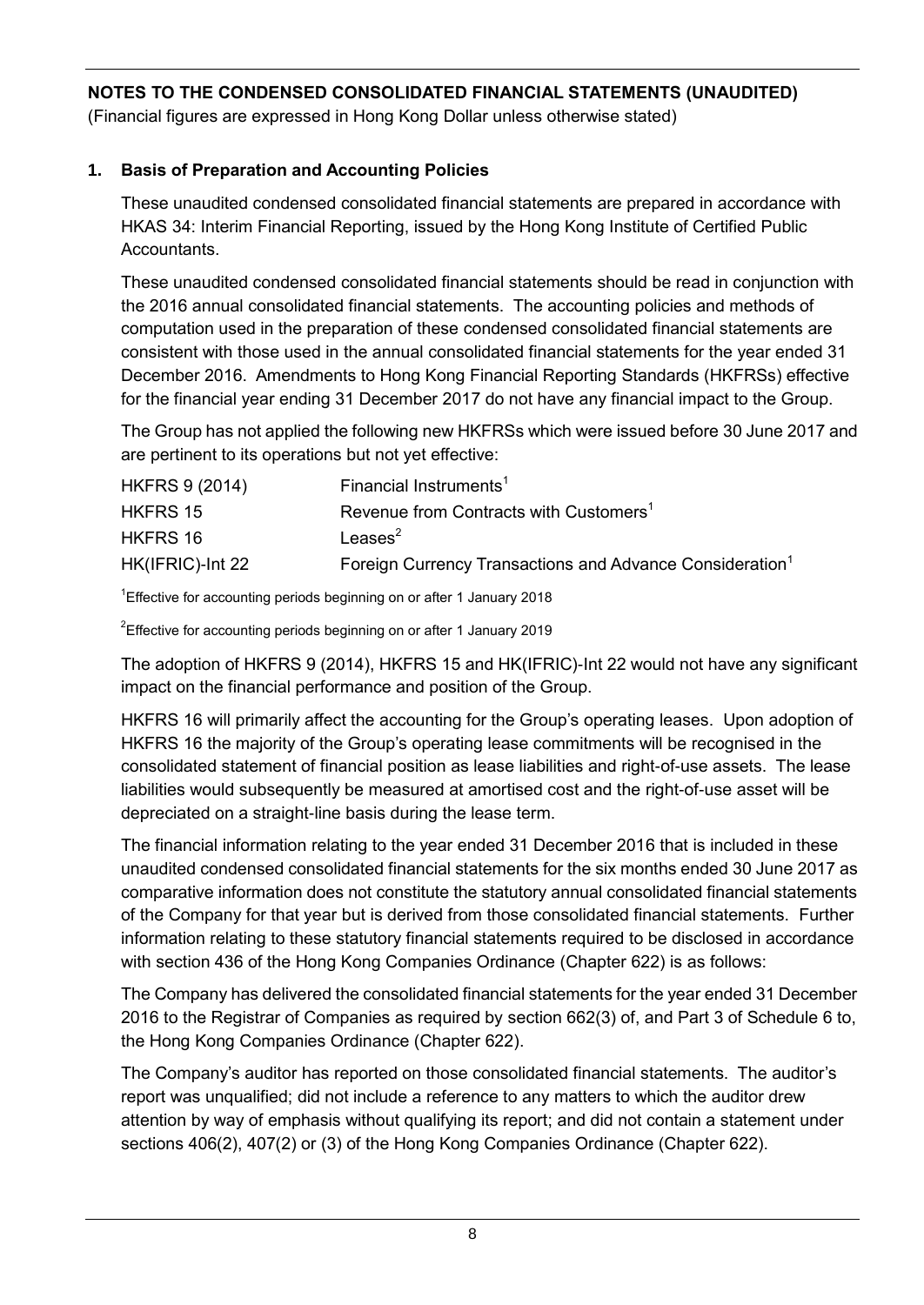#### **2. Operating Segments**

The Group determines its operating segments based on the reports that are used to make strategic decisions reviewed by the chief operating decision-maker.

The Group has five reportable segments ("Corporate Items" is not a reportable segment). The segments are managed separately as each segment offers different products and services and requires different information technology systems and marketing strategies. The operations in each of the Group's reportable segments are as follows:

The **Cash** segment covers all equity products traded on The Stock Exchange Hong Kong Limited (Stock Exchange), the Shanghai Stock Exchange and the Shenzhen Stock Exchange through the Shanghai-Hong Kong Stock Connect and Shenzhen-Hong Kong Stock Connect (Stock Connects), sales of market data relating to these products and other related activities. The major sources of revenue of the segment are trading fees, trading tariff and listing fees of equity products and market data fees.

The **Equity and Financial Derivatives** segment refers to derivatives products traded on two exchanges in Hong Kong and other related activities. These include the provision and maintenance of trading platforms for a range of equity and financial derivatives products, such as stock and equity index futures and options, derivative warrants (DWs), callable bull/bear contracts (CBBCs) and warrants and sales of market data. The major sources of revenue are trading fees, trading tariff and listing fees of derivatives products and market data fees.

The **Commodities** segment refers to the operations of The London Metal Exchange (LME), which operates an exchange in the United Kingdom (UK) for the trading of base metals futures and options contracts and the development and operations of the new commodity trading platform in the Mainland. It also covers the Asia Commodities contracts traded on Hong Kong Futures Exchange Limited (Futures Exchange). The major sources of revenue of the segment are trading fees of commodities products, commodity market data fees and fees generated from other ancillary operations.

The **Clearing** segment refers to the operations of the five clearing houses, namely Hong Kong Securities Clearing Company Limited (HKSCC), The SEHK Options Clearing House Limited (SEOCH), HKFE Clearing Corporation Limited (HKCC), OTC Clearing Hong Kong Limited (OTC Clear) and LME Clear Limited (LME Clear), which are responsible for clearing, settlement and custodian activities of the exchanges of the Group, and clearing and settlement of over-the-counter derivatives contracts. Its principal sources of revenue are derived from providing clearing, settlement, depository, custody and nominee services and net investment income earned on Margin Funds and Clearing House Funds.

The **Platform and Infrastructure** segment refers to all services in connection with providing users with access to the platform and infrastructure of the Group. Its major sources of revenue are network, terminal user, dataline and software sub-license fees and hosting services fees.

Central income (including net investment income of Corporate Funds) and central costs (costs of central support functions that provide services to all of the operating segments, finance costs and other costs not directly related to any of the operating segments) are included as "Corporate Items".

The chief operating decision-maker assesses the performance of the operating segments principally based on their EBITDA. An analysis by operating segment of the Group's EBITDA and profit before taxation for the period is as follows: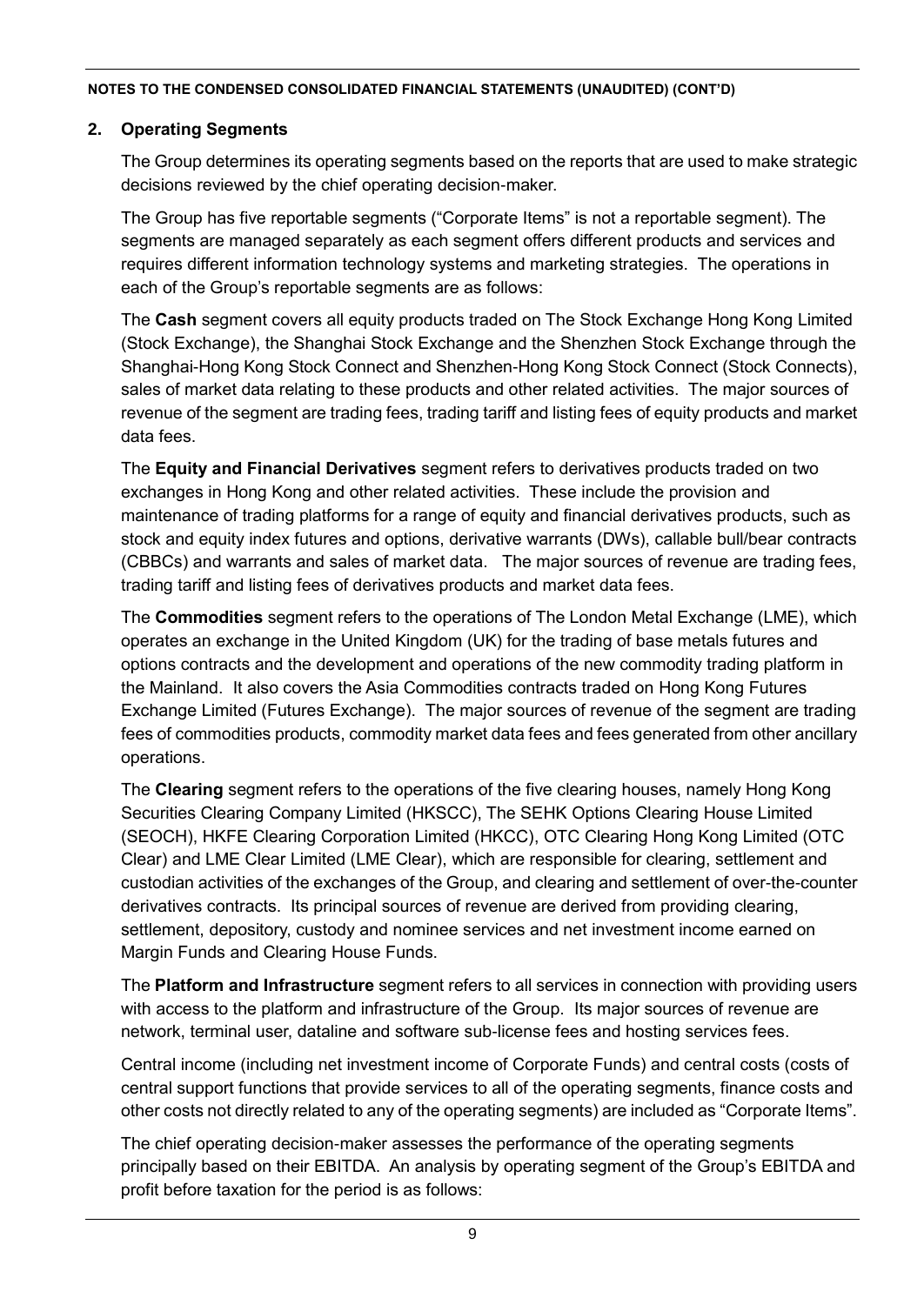# **2. Operating Segments (continued)**

|                                              | Six months ended 30 Jun 2017 |                                       |                    |          |                        |           |         |  |
|----------------------------------------------|------------------------------|---------------------------------------|--------------------|----------|------------------------|-----------|---------|--|
|                                              |                              | <b>Equity and</b><br><b>Financial</b> |                    |          | <b>Platform</b><br>and | Corporate |         |  |
|                                              | Cash                         | <b>Derivatives</b>                    | <b>Commodities</b> | Clearing | Infrastructure         | Items     | Group   |  |
|                                              | \$m                          | \$m                                   | \$m                | \$m      | \$m                    | \$m       | \$m     |  |
| Revenue from external customers              | 1,512                        | 952                                   | 721                | 1,912    | 279                    | 3         | 5,379   |  |
| Net investment income                        | ٠                            | -                                     | $\blacksquare$     | 393      |                        | 428       | 821     |  |
| Sundry income                                | ٠                            | -                                     |                    | 3        | -                      |           | 3       |  |
| Revenue and other income                     | 1,512                        | 952                                   | 721                | 2,308    | 279                    | 431       | 6,203   |  |
| Operating expenses                           | (291)                        | (222)                                 | (281)              | (378)    | (75)                   | (464)     | (1,711) |  |
| Reportable segment EBITDA                    | 1,221                        | 730                                   | 440                | 1,930    | 204                    | (33)      | 4,492   |  |
| Depreciation and amortisation                | (33)                         | (36)                                  | (136)              | (92)     | (21)                   | (44)      | (362)   |  |
| Finance costs                                | ٠                            | -                                     | ٠                  | ٠        |                        | (65)      | (65)    |  |
| Share of loss of a joint venture             | $\blacksquare$               | (5)                                   | $\blacksquare$     | ٠        |                        | -         | (5)     |  |
| Reportable segment profit before<br>taxation | 1,188                        | 689                                   | 304                | 1,838    | 183                    | (142)     | 4,060   |  |

|                                              | Six months ended 30 Jun 2016 |                    |                          |                |                |           |         |  |
|----------------------------------------------|------------------------------|--------------------|--------------------------|----------------|----------------|-----------|---------|--|
|                                              |                              | Equity and         |                          |                | Platform       |           |         |  |
|                                              |                              | Financial          |                          |                | and            | Corporate |         |  |
|                                              | Cash                         | <b>Derivatives</b> | Commodities              | Clearing       | Infrastructure | Items     | Group   |  |
|                                              | \$m                          | \$m                | \$m                      | \$m            | \$m            | \$m       | \$m     |  |
| Revenue from external customers              | 1,282                        | 1,065              | 804                      | 1,838          | 264            | 3         | 5,256   |  |
| Net investment income                        |                              |                    | $\sim$                   | 273            |                | 82        | 355     |  |
| Sundry income                                | $\overline{\phantom{a}}$     |                    | $\blacksquare$           | 11             |                | 8         | 19      |  |
| Revenue and other income                     | 1,282                        | 1,065              | 804                      | 2,122          | 264            | 93        | 5,630   |  |
| Operating expenses                           | (270)                        | (229)              | (291)                    | (352)          | (74)           | (472)     | (1,688) |  |
| Reportable segment EBITDA                    | 1,012                        | 836                | 513                      | 1,770          | 190            | (379)     | 3,942   |  |
| Depreciation and amortisation                | (44)                         | (45)               | (147)                    | (88)           | (22)           | (36)      | (382)   |  |
| Finance costs                                |                              |                    |                          |                |                | (43)      | (43)    |  |
| Share of loss of a joint venture             |                              | (5)                | $\overline{\phantom{a}}$ | $\blacksquare$ |                |           | (5)     |  |
| Reportable segment profit before<br>taxation | 968                          | 786                | 366                      | 1,682          | 168            | (458)     | 3,512   |  |

# **3. Trading Fees and Trading Tariff**

|                                                                            | Six months<br>ended<br>30 Jun 2017<br>\$m | Six months<br>ended<br>30 Jun 2016<br>\$m |
|----------------------------------------------------------------------------|-------------------------------------------|-------------------------------------------|
| Trading fees and trading tariff were derived from:                         |                                           |                                           |
| Equity securities traded on the Stock Exchange and through Stock Connects  | 828                                       | 678                                       |
| DWs, CBBCs and warrants traded on the Stock Exchange                       | 219                                       | 279                                       |
| Futures and options contracts traded on the Stock Exchange and the Futures |                                           |                                           |
| Exchange                                                                   | 572                                       | 654                                       |
| Base metals futures and options contracts traded on the LME                | 561                                       | 644                                       |
|                                                                            | 2,180                                     | 2,255                                     |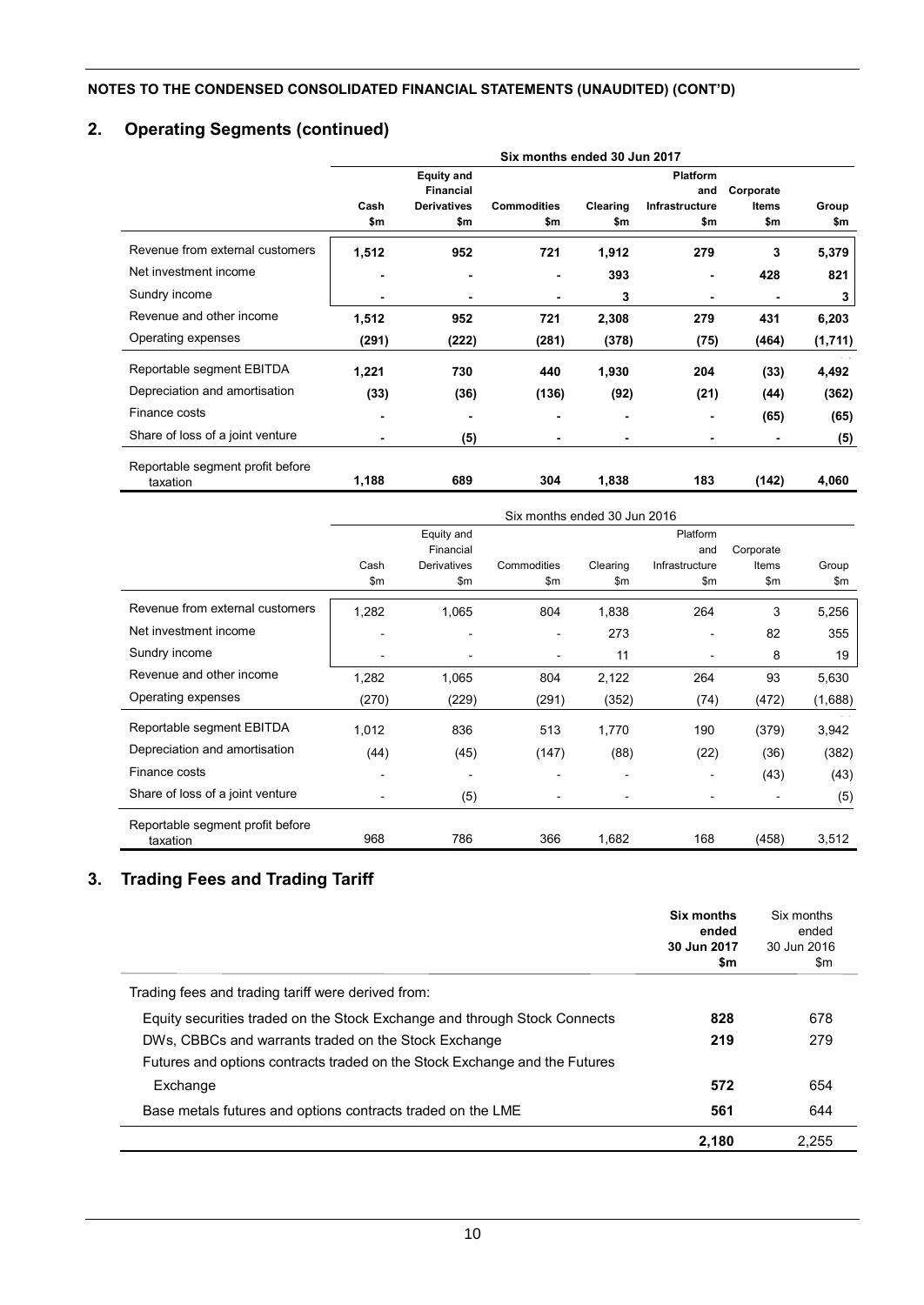#### **4. Net Investment Income**

|                                                                         | Six months           | Six months           |
|-------------------------------------------------------------------------|----------------------|----------------------|
|                                                                         | ended<br>30 Jun 2017 | ended<br>30 Jun 2016 |
|                                                                         | \$m                  | \$m                  |
| Gross interest income from financial assets measured at amortised cost  | 643                  | 359                  |
| Interest rebates to Participants                                        | (200)                | (55)                 |
| Net interest income                                                     | 443                  | 304                  |
| Net fair value gains including interest income on financial assets      |                      |                      |
| mandatorily measured at fair value through profit or loss and financial |                      |                      |
| liabilities at fair value through profit or loss                        | 346                  | 68                   |
| Others                                                                  | 32                   | (17)                 |
| Net investment income                                                   | 821                  | 355                  |

#### **5. Staff Costs and Related Expenses**

Staff costs and related expenses comprised the following:

|                                                                | Six months<br>ended<br>30 Jun 2017<br>\$m | Six months<br>ended<br>30 Jun 2016<br>\$m |
|----------------------------------------------------------------|-------------------------------------------|-------------------------------------------|
| Salaries and other short-term employee benefits                | 901                                       | 843                                       |
| Employee share-based compensation benefits of HKEX Share Award |                                           |                                           |
| Scheme (Share Award Scheme)                                    | 101                                       | 102                                       |
| <b>Termination benefits</b>                                    | 1                                         | 2                                         |
| Retirement benefit costs (note 24(b))                          | 70                                        | 69                                        |
|                                                                | 1,073                                     | 1.016                                     |

## **6. Finance Costs**

|                                                     | Six months<br>ended<br>30 Jun 2017<br>\$m | Six months<br>ended<br>30 Jun 2016<br>\$m |
|-----------------------------------------------------|-------------------------------------------|-------------------------------------------|
| Interest expenses on borrowings                     | 44                                        | 40                                        |
| Net foreign exchange losses on financing activities | 21                                        | 3                                         |
|                                                     | 65                                        | 43                                        |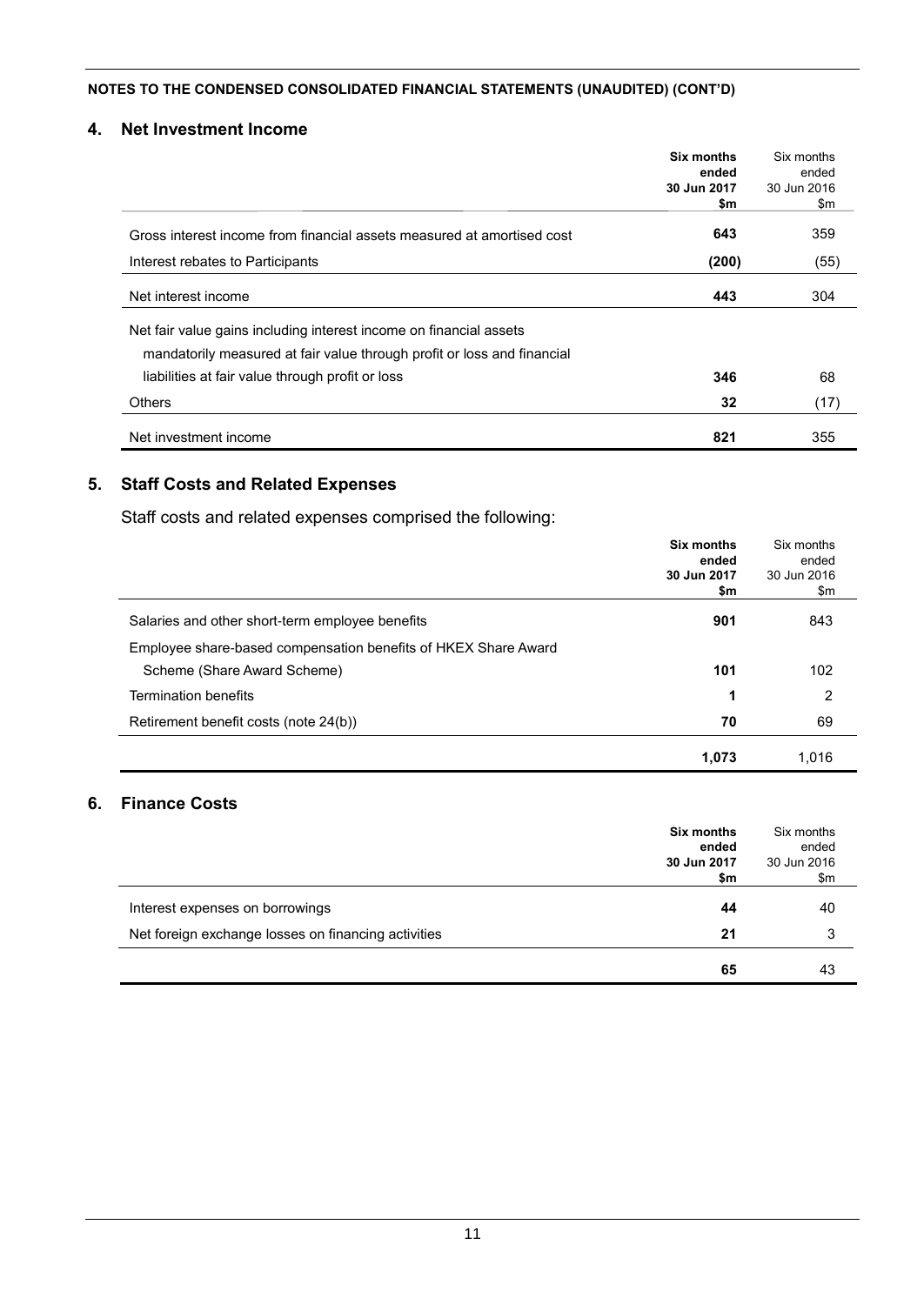#### **7. Taxation**

Taxation charge/(credit) in the condensed consolidated income statement represented:

|                                     | Six months<br>ended<br>30 Jun 2017<br>\$m | Six months<br>ended<br>30 Jun 2016<br>\$m |
|-------------------------------------|-------------------------------------------|-------------------------------------------|
| Current tax - Hong Kong Profits Tax | 479                                       | 447                                       |
| Current tax - Overseas Tax          | 116                                       | 111                                       |
|                                     | 595                                       | 558                                       |
| Deferred tax                        | (13)                                      | (18)                                      |
|                                     | 582                                       | 540                                       |

(a) Hong Kong Profits Tax has been provided at the rate of 16.5 per cent (2016: 16.5 per cent) and overseas profits tax at the rates of taxation prevailing in the countries in which the Group operates, with the average corporation tax rate applicable to the subsidiaries in the UK being 19.25 per cent (2016: 20 per cent).

#### **8. Earnings Per Share**

The calculation of the basic and diluted earnings per share is as follows:

(a) Basic earnings per share

|                                                   | Six months<br>ended<br>30 Jun 2017 | Six months<br>ended<br>30 Jun 2016 |
|---------------------------------------------------|------------------------------------|------------------------------------|
| Profit attributable to shareholders (\$m)         | 3,493                              | 2,985                              |
| Weighted average number of shares in issue        |                                    |                                    |
| less shares held for Share Award Scheme (in '000) | 1,222,293                          | 1,206,736                          |
| Basic earnings per share (\$)                     | 2.86                               | 2.47                               |

#### (b) Diluted earnings per share

|                                                             | Six months<br>ended<br>30 Jun 2017 | Six months<br>ended<br>30 Jun 2016 |
|-------------------------------------------------------------|------------------------------------|------------------------------------|
| Profit attributable to shareholders (\$m)                   | 3.493                              | 2.985                              |
| Weighted average number of shares in issue                  |                                    |                                    |
| less shares held for Share Award Scheme (in '000)           | 1,222,293                          | 1,206,736                          |
| Effect of shares awarded under Share Award Scheme (in '000) | 3.134                              | 3.173                              |
| Weighted average number of shares for the purpose           |                                    |                                    |
| of calculating diluted earnings per share (in '000)         | 1,225,427                          | 1,209,909                          |
| Diluted earnings per share (\$)                             | 2.85                               | 2.47                               |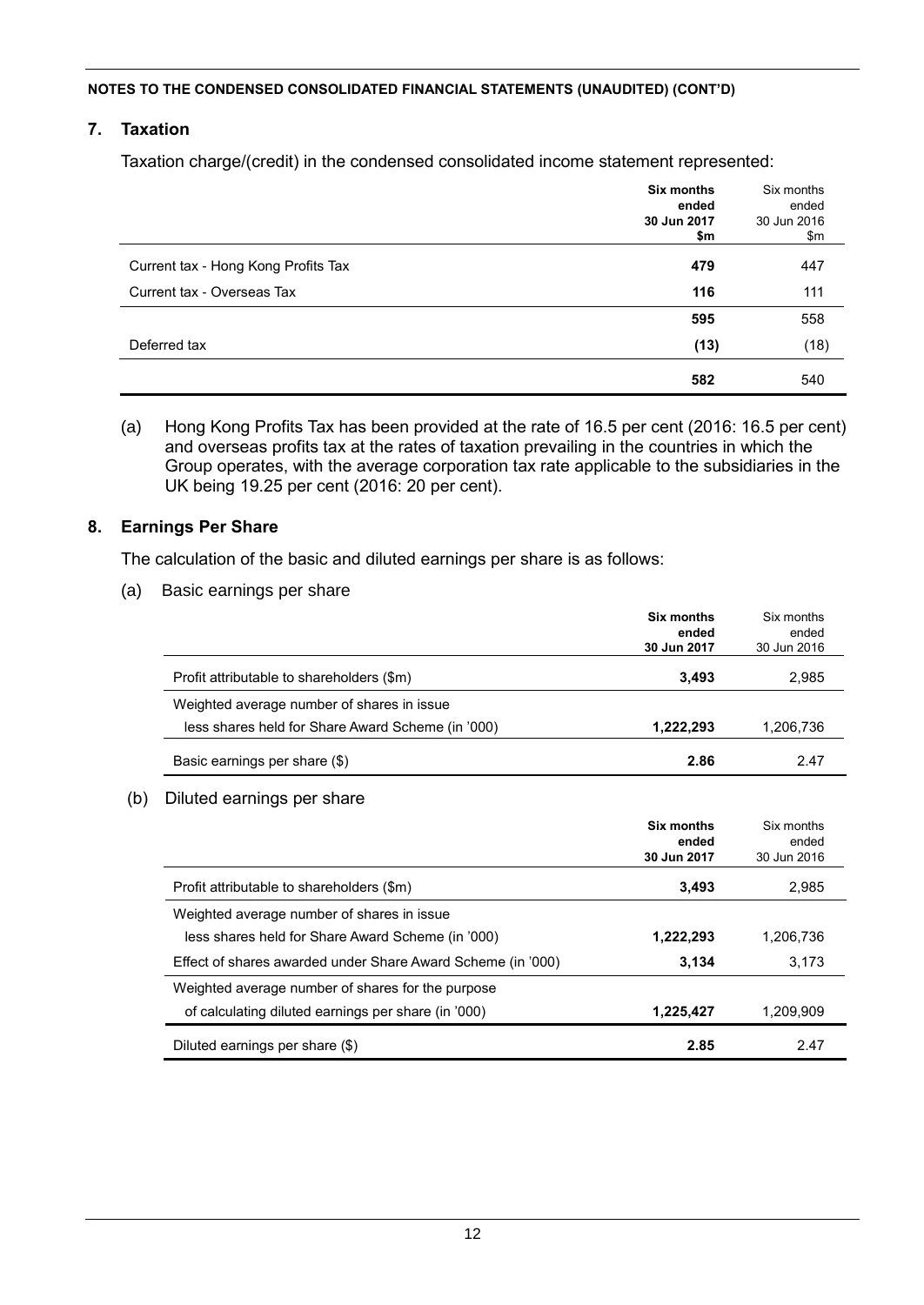#### **9. Dividends**

|                                                                        | <b>Six months</b><br>ended<br>30 Jun 2017<br>\$m | Six months<br>ended<br>30 Jun 2016<br>\$m |
|------------------------------------------------------------------------|--------------------------------------------------|-------------------------------------------|
| Interim dividend declared of \$2.55 (2016: \$2.21) per share at 30 Jun | 3.141                                            | 2,690                                     |
| Less: Dividend for shares held by Share Award Scheme at 30 Jun         | (8)                                              | (7)                                       |
|                                                                        | 3,133                                            | 2.683                                     |

#### **10. Financial Assets**

The financial assets of Clearing House Funds, Margin Funds, base metals derivatives contracts, cash prepayments for A shares and Corporate Funds are allocated into cash and cash equivalents, financial assets measured at fair value through profit or loss, financial assets measured at amortised cost, and accounts receivable and deposits, details of which are as follows:

|                                                                           | At<br>30 Jun 2017<br>\$m | At<br>31 Dec 2016<br>$\mathsf{Sm}$ |
|---------------------------------------------------------------------------|--------------------------|------------------------------------|
| Clearing House Funds (note 15)                                            |                          |                                    |
| Cash and cash equivalents                                                 | 10,730                   | 9,476                              |
| Financial assets measured at amortised cost                               | 156                      | 126                                |
|                                                                           | 10,886                   | 9,602                              |
| Margin Funds (note 13)                                                    |                          |                                    |
| Cash and cash equivalents                                                 | 93,584                   | 96,698                             |
| Financial assets measured at fair value through profit or loss            | 3,055                    | 3,323                              |
| Financial assets measured at amortised cost                               | 28,339                   | 25,782                             |
| Accounts receivable and deposits                                          | 1,221                    | 1,043                              |
|                                                                           | 126,199                  | 126,846                            |
| Base metals derivatives contracts                                         |                          |                                    |
| Financial assets measured at fair value through profit or loss (note (a)) | 45,210                   | 61,618                             |
| Cash prepayments for A shares                                             |                          |                                    |
| Cash and cash equivalents                                                 | 525                      | 263                                |
| Corporate Funds                                                           |                          |                                    |
| Cash and cash equivalents                                                 | 12,922                   | 9,286                              |
| Financial assets measured at fair value through profit or loss            | 6,339                    | 5,125                              |
| Financial assets measured at amortised cost                               | 1,540                    | 3,259                              |
|                                                                           | 20,801                   | 17,670                             |
|                                                                           | 203,621                  | 215.999                            |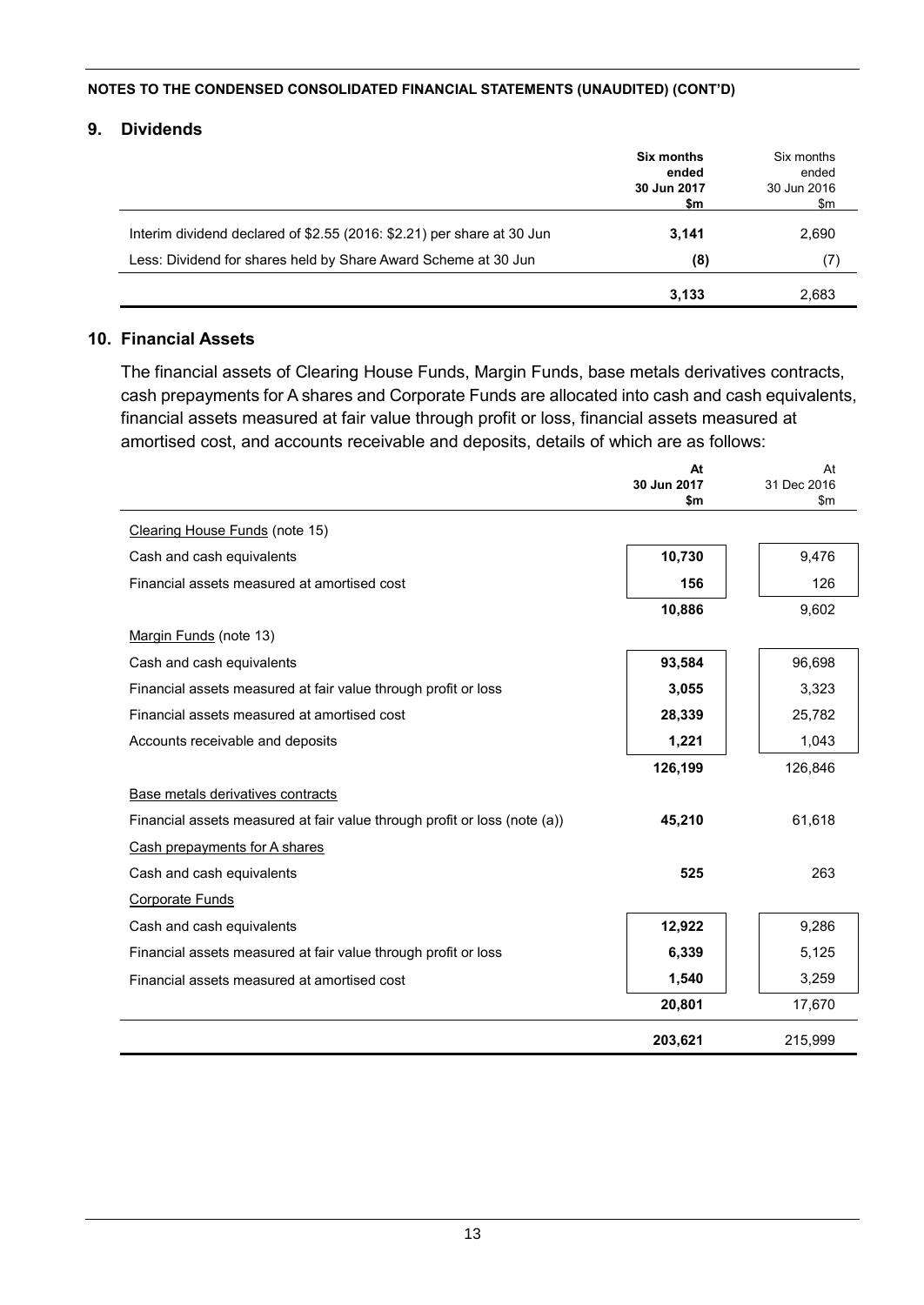### **10. Financial Assets (continued)**

The expected maturity dates of the financial assets are analysed as follows:

|                      |              |               |                          | At 30 Jun 2017           |              |         |                          |                |                | At 31 Dec 2016           |           |         |
|----------------------|--------------|---------------|--------------------------|--------------------------|--------------|---------|--------------------------|----------------|----------------|--------------------------|-----------|---------|
|                      |              |               | <b>Base</b>              | Cash                     |              |         |                          |                | Base           | Cash                     |           |         |
|                      | Clearing     |               | metals                   | prepayments              |              |         | Clearing                 |                | metals         | prepayments              |           |         |
|                      | House        | <b>Margin</b> | derivatives              | for                      | Corporate    |         | House                    | Margin         | derivatives    | for                      | Corporate |         |
|                      | <b>Funds</b> | <b>Funds</b>  | contracts                | A shares                 | <b>Funds</b> | Total   | Funds                    | Funds          | contracts      | A shares                 | Funds     | Total   |
|                      | \$m          | \$m           | \$m                      | \$m                      | \$m          | \$m     | \$m                      | \$m            | \$m            | \$m                      | \$m       | \$m     |
| Within twelve months | 10,886       | 126,199       | 45,210                   | 525                      | 20,415       | 203.235 | 9,602                    | 126.846        | 61,618         | 263                      | 17,596    | 215,925 |
| Over twelve months   |              |               | $\overline{\phantom{a}}$ | $\overline{\phantom{a}}$ | 386          | 386     | $\overline{\phantom{a}}$ | $\blacksquare$ | $\blacksquare$ | $\overline{\phantom{a}}$ | 74        | 74      |
|                      | 10,886       | 126,199       | 45,210                   | 525                      | 20,801       | 203,621 | 9,602                    | 126.846        | 61,618         | 263                      | 17,670    | 215,999 |

(a) The amount represents the fair value of outstanding base metals futures and options contracts of LME Clear that do not qualify for netting under HKAS 32: Financial Instruments: Presentation, where LME Clear is acting in its capacity as a central counterparty to the contracts traded on the LME. A corresponding amount was recorded under financial liabilities at fair value through profit or loss (note 12).

### **11. Accounts Receivable, Prepayments and Deposits**

The Group's accounts receivable, prepayments and deposits mainly represented the Group's Continuous Net Settlement money obligations receivable under the T+2 settlement cycle, which accounted for 81 per cent (31 December 2016: 78 per cent) of the total accounts receivable, prepayments and deposits. Continuous Net Settlement money obligations receivable mature within two days after the trade date. Fees receivable are due immediately or up to 60 days depending on the type of services rendered. The majority of the remaining accounts receivable, prepayments and deposits were due within three months.

# **12. Financial Liabilities at Fair Value through Profit or Loss**

|                                                             | At          | At          |  |
|-------------------------------------------------------------|-------------|-------------|--|
|                                                             | 30 Jun 2017 | 31 Dec 2016 |  |
|                                                             | \$m         | \$m         |  |
| Held by LME Clear in its capacity as a central counterparty |             |             |  |
| Derivative financial instruments:                           |             |             |  |
| - base metals futures and options contracts cleared through |             |             |  |
| LME Clear (note $10(a)$ )                                   | 45,210      | 61,618      |  |
| Held for trading                                            |             |             |  |
| Derivative financial instruments:                           |             |             |  |
| - forward foreign exchange contracts                        |             | 9           |  |
|                                                             | 45,210      | 61,627      |  |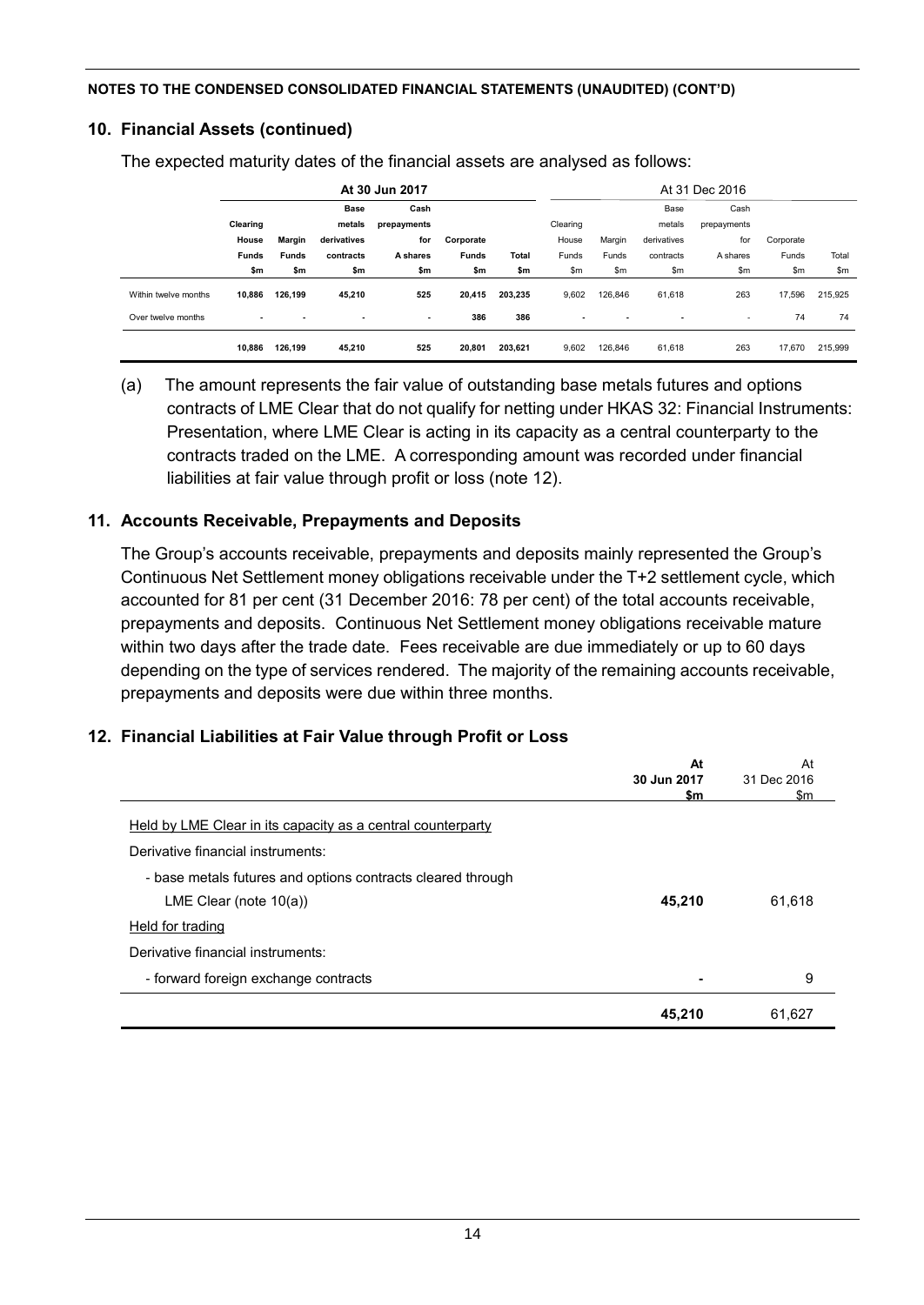|                                                                     | At<br>30 Jun 2017<br>\$m | At<br>31 Dec 2016<br>\$m |
|---------------------------------------------------------------------|--------------------------|--------------------------|
| Margin deposits, Mainland security and settlement deposits and cash |                          |                          |
| collateral from Clearing Participants comprised (note (a)):         |                          |                          |
| SEOCH Clearing Participants' margin deposits                        | 7,316                    | 5.389                    |
| <b>HKCC Clearing Participants' margin deposits</b>                  | 51,573                   | 46.974                   |
| HKSCC Clearing Participants' margin deposits, Mainland security     |                          |                          |
| and settlement deposits, and cash collateral                        | 5,437                    | 5,484                    |
| OTC Clear Clearing Participants' margin deposits                    | 549                      | 296                      |
| LME Clear Clearing Participants' margin deposits                    | 61,324                   | 68,703                   |
|                                                                     | 126,199                  | 126.846                  |

### **13. Margin Deposits, Mainland Security and Settlement Deposits, and Cash Collateral from Clearing Participants**

(a) Amounts exclude non-cash collateral received and utilised as alternative to cash collateral.

# **14. Accounts Payable, Accruals and Other Liabilities**

The Group's accounts payable, accruals and other liabilities mainly represented the Group's Continuous Net Settlement money obligations payable, which accounted for 85 per cent (31 December 2016: 84 per cent) of the total accounts payable, accruals and other liabilities. Continuous Net Settlement money obligations payable mature within two days after the trade date. The majority of the remaining accounts payable, accruals and other liabilities would mature within three months.

During the six months ended 30 June 2017, \$13 million (2016: \$11 million) of dividends declared by HKEX, which were unclaimed over a period of six years from the date of payment, were forfeited and transferred to retained earnings in accordance with HKEX's Articles of Association.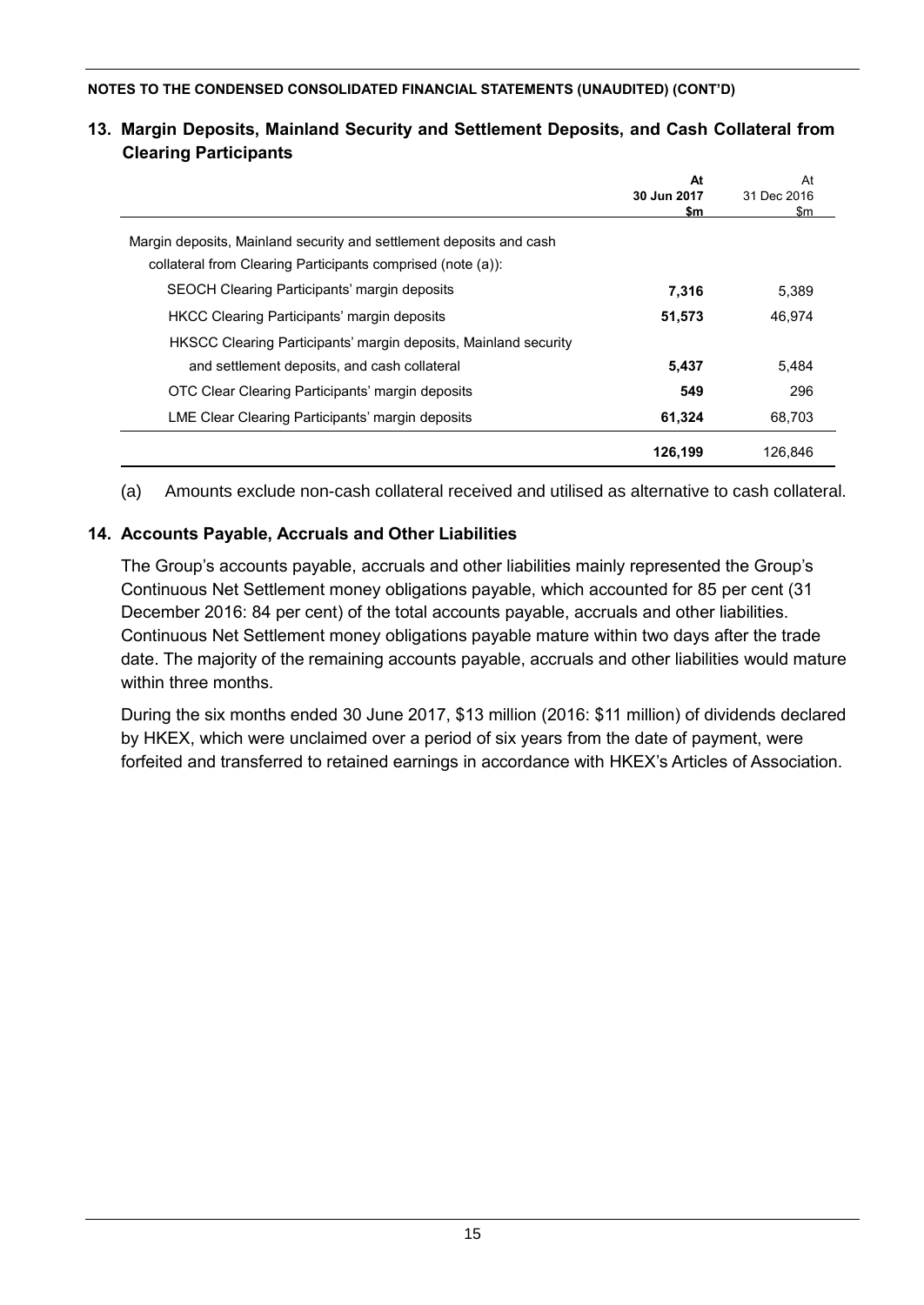### **15. Clearing House Funds**

|                                                                     | At<br>30 Jun 2017 | At<br>31 Dec 2016 |
|---------------------------------------------------------------------|-------------------|-------------------|
|                                                                     | \$m               | \$m               |
| The Clearing House Funds comprised:                                 |                   |                   |
| Clearing Participants' cash contributions (note (a))                | 9,872             | 8,656             |
| Contribution to OTC Clear Rates and FX Guarantee Resources          | 156               | 156               |
| Designated reserves (note 19)                                       | 824               | 773               |
|                                                                     | 10,852            | 9,585             |
| The Clearing House Funds were invested in the following instruments |                   |                   |
| for managing the obligations of the Funds:                          |                   |                   |
| Financial assets of Clearing House Funds (note 10)                  | 10,886            | 9,602             |
| Less: Other financial liabilities of Clearing House Funds           | (34)              | (17)              |
|                                                                     | 10,852            | 9,585             |
| The Clearing House Funds comprised the following Funds:             |                   |                   |
| <b>HKSCC Guarantee Fund</b>                                         | 2,317             | 2,219             |
| <b>SEOCH Reserve Fund</b>                                           | 1,085             | 724               |
| <b>HKCC Reserve Fund</b>                                            | 2,056             | 1,316             |
| OTC Clear Rates and FX Guarantee Fund                               | 769               | 659               |
| OTC Clear Rates and FX Guarantee Resources                          | 161               | 160               |
| <b>LME Clear Default Fund</b>                                       | 4,464             | 4,507             |
|                                                                     | 10,852            | 9,585             |

(a) Amounts exclude non-cash collateral received and utilised as alternatives to cash contributions.

#### **16. Borrowings**

|                                                  | At<br>30 Jun 2017<br>\$m | At<br>31 Dec 2016<br>\$m |
|--------------------------------------------------|--------------------------|--------------------------|
| Bank borrowings                                  | 1,597                    | 1,586                    |
| <b>Notes</b>                                     | 1,530                    | 1,519                    |
| Written put options to non-controlling interests | 323                      | 317                      |
| Total borrowings                                 | 3,450                    | 3,422                    |

During the six months ended 30 June 2017, there were no repayments of the bank borrowings or notes, and none of the written put options were exercised.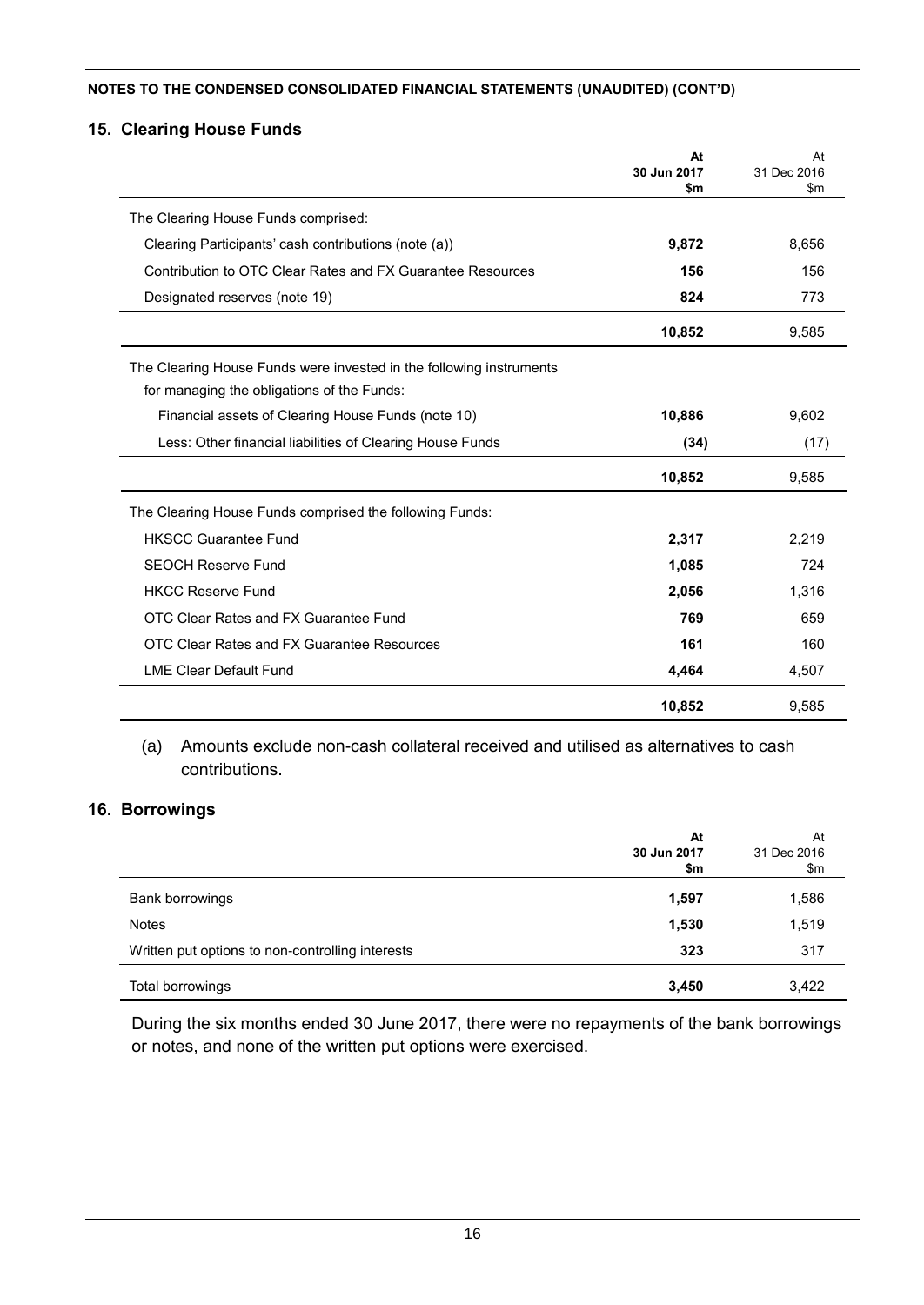## **17. Share Capital and Shares Held for Share Award Scheme**

|                                                    | <b>Number</b><br>of shares<br>000' | <b>Share</b><br>capital<br>\$m | Shares held for<br><b>Share Award</b><br><b>Scheme</b><br>\$m | Total<br>\$m |
|----------------------------------------------------|------------------------------------|--------------------------------|---------------------------------------------------------------|--------------|
| At 1 Jan 2016                                      | 1,205,277                          | 19,285                         | (590)                                                         | 18,695       |
| Shares issued in lieu of cash dividends (note (a)) |                                    |                                |                                                               |              |
| - total                                            | 15,786                             | 2,798                          |                                                               | 2,798        |
| - to Share Award Scheme                            | (92)                               |                                | (16)                                                          | (16)         |
|                                                    | 15,694                             | 2,798                          | (16)                                                          | 2,782        |
| Share purchased for Share Award Scheme (note (b))  | (992)                              |                                | (188)                                                         | (188)        |
| Vesting of shares of Share Award Scheme (note (c)) | 1,126                              | $\overline{2}$                 | 195                                                           | 197          |
| At 31 Dec 2016                                     | 1,221,105                          | 22,085                         | (599)                                                         | 21,486       |
| At 1 Jan 2017                                      | 1,221,105                          | 22,085                         | (599)                                                         | 21,486       |
| Shares issued in lieu of cash dividends (note (a)) |                                    |                                |                                                               |              |
| - total                                            | 7,275                              | 1,354                          | $\blacksquare$                                                | 1,354        |
| - to Share Award Scheme                            | (35)                               |                                | (7)                                                           | (7)          |
|                                                    | 7,240                              | 1,354                          | (7)                                                           | 1,347        |
| Shares purchased for Share Award Scheme (note (b)) | (55)                               |                                | (10)                                                          | (10)         |
| Vesting of shares of Share Award Scheme (note (c)) | 114                                |                                | 21                                                            | 21           |
| At 30 Jun 2017                                     | 1,228,404                          | 23,439                         | (595)                                                         | 22,844       |

(a) In June 2017, 7,275,254 new fully paid HKEX shares (year ended 31 December 2016: 15,786,247 shares) were issued and allotted at \$186.05 per share (year ended 31 December 2016: weighted average price of \$177.28 per share) to the shareholders (including 34,906 new shares (year ended 31 December 2016: 92,144 shares) allotted to the Share Award Scheme) who elected to receive HKEX shares in lieu of cash dividends pursuant to the scrip dividend scheme.

- (b) During the six months ended 30 June 2017, the Share Award Scheme acquired 54,900 HKEX shares (year ended 31 December 2016: 991,700 shares) through purchases on the open market. The total amount paid to acquire the shares during the period was \$10 million (year ended 31 December 2016: \$188 million).
- (c) During the six months ended 30 June 2017, the Share Award Scheme transferred 114,074 HKEX shares (year ended 31 December 2016: 1,125,802 shares) to the awardees upon vesting of certain Awarded Shares and the shares arising from related dividends reinvested. The total cost of the vested shares was \$21 million (year ended 31 December 2016: \$195 million).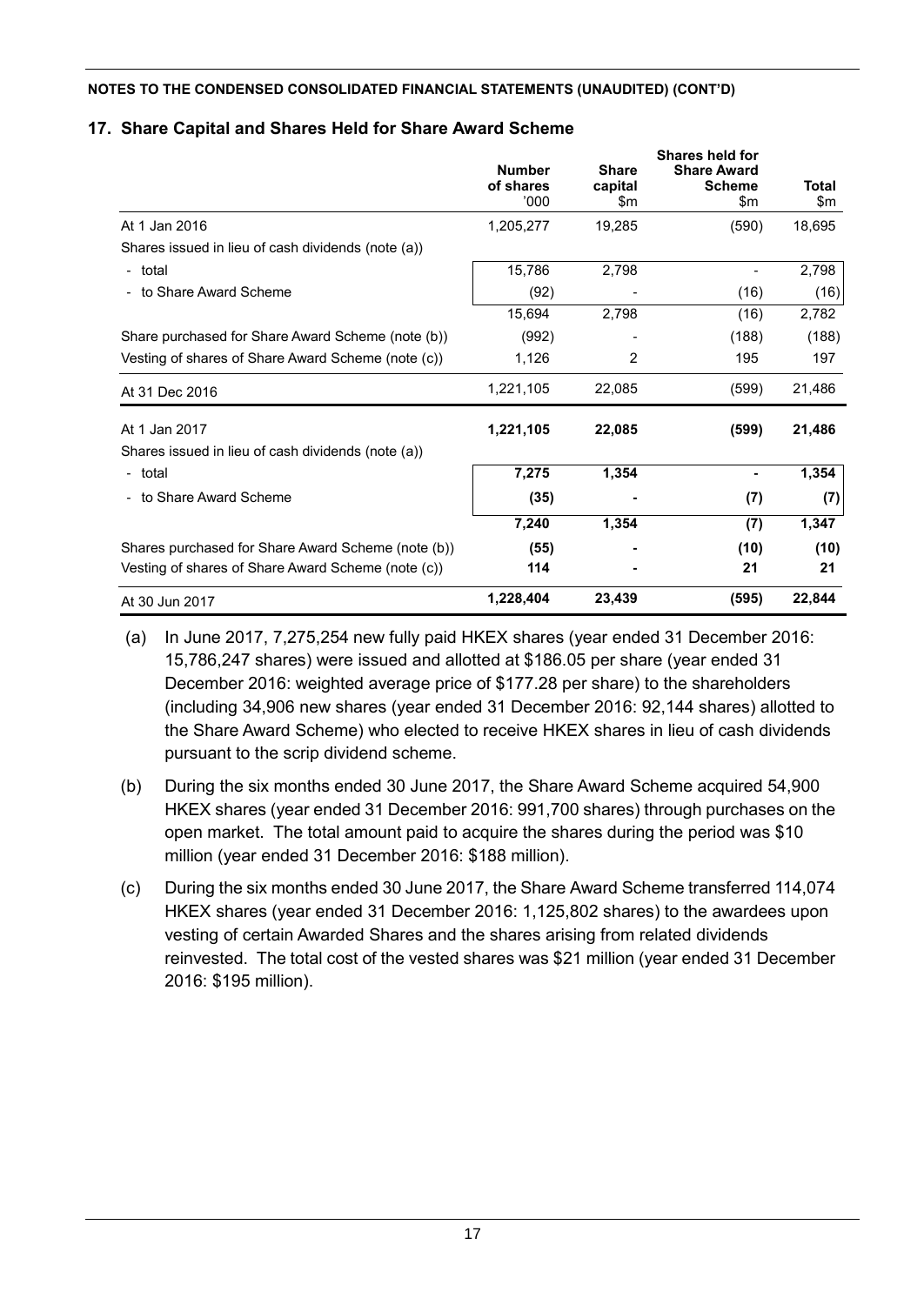#### **18. Employee Share-based Arrangements**

The Group operates the Share Award Scheme as part of the benefits of its employees. Under the Share Award Scheme, the Board is allowed to make awards as long-term incentives for selected senior executives of the Group (Senior Executive Awards) in addition to any other awards (Employee Share Awards) which they may be eligible to receive under the Share Award Scheme.

The employee share-based compensation expenses in relation to the share awards are charged to the consolidated income statement under staff costs over the relevant vesting periods with a corresponding increase in employee share-based compensation reserve.

During the six months ended 30 June 2017, no Senior Executive Awards was granted and details of shares awarded under the Employee Share Awards scheme are set out below:

|               | Number of<br>shares | Average<br>fair value |                           |
|---------------|---------------------|-----------------------|---------------------------|
| Date of award | awarded             | per share<br>\$       | <b>Vesting period</b>     |
|               |                     |                       |                           |
| 1 Mar 2017    | 24,939              | 193.76                | 1 May 2017 - 1 May 2019   |
| 1 Mar 2017    | 25,960              | 193.76                | 1 Mar 2017 – 13 Jan 2020  |
| 15 May 2017   | 1,100               | 197.23                | 13 Jan 2018 - 13 Jan 2019 |
| 23 Jun 2017   | 2,900               | 200.82                | 3 Apr 2018 - 18 Mar 2019  |
|               |                     |                       |                           |

#### **19. Designated reserves**

Designated reserves are segregated for their respective purposes and comprised the following:

|                                                      | At<br>30 Jun 2017 | At<br>31 Dec 2016 |
|------------------------------------------------------|-------------------|-------------------|
|                                                      | \$m               | \$m               |
| Clearing House Funds reserves (note 15)              |                   |                   |
| - HKSCC Guarantee Fund reserve                       | 361               | 311               |
| - SEOCH Reserve Fund reserve                         | 104               | 104               |
| - HKCC Reserve Fund reserve                          | 349               | 350               |
| - OTC Clear Rates and FX Guarantee Fund reserve      | 5                 | 4                 |
| - OTC Clear Rates and FX Guarantee Resources reserve | 5                 | 4                 |
|                                                      | 824               | 773               |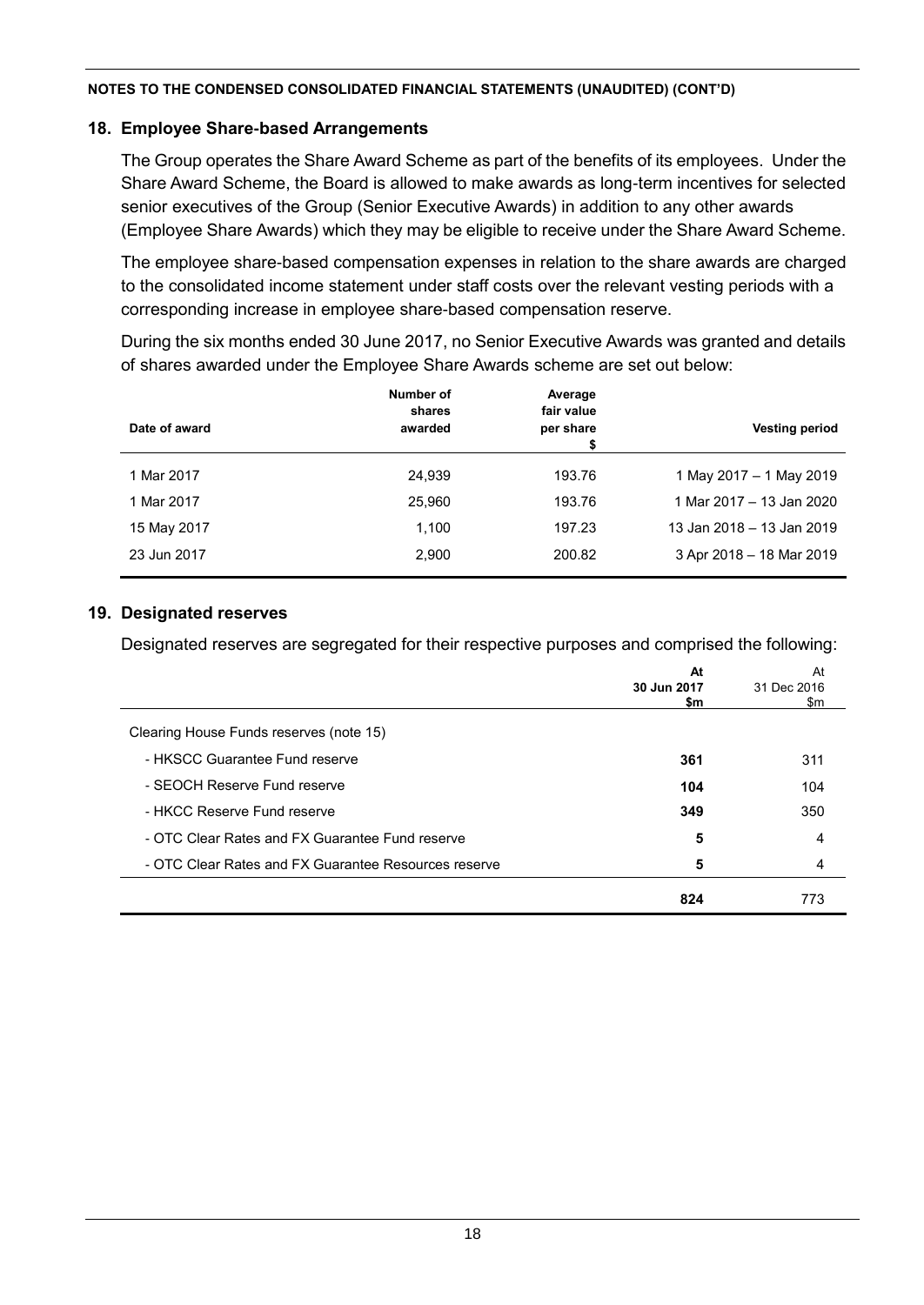# **20. Notes to the Condensed Consolidated Statement of Cash Flows**

Reconciliation of profit before taxation to net cash inflow from principal operating activities:

|                                                                      | Six months<br>ended<br>30 Jun 2017<br>\$m | Six months<br>ended<br>30 Jun 2016<br>\$m |
|----------------------------------------------------------------------|-------------------------------------------|-------------------------------------------|
| Profit before taxation                                               | 4,060                                     | 3,512                                     |
| Adjustments for:                                                     |                                           |                                           |
| Net interest income                                                  | (443)                                     | (304)                                     |
| Net fair value gains including interest income on financial          |                                           |                                           |
| assets measured at fair value through profit or loss and             |                                           |                                           |
| financial liabilities at fair value through profit or loss           | (346)                                     | (68)                                      |
| Finance costs                                                        | 65                                        | 43                                        |
| Depreciation and amortisation                                        | 362                                       | 382                                       |
| Employee share-based compensation benefits                           | 101                                       | 102                                       |
| Provision for impairment losses of receivables                       | 3                                         | $\overline{2}$                            |
| Other non-cash adjustments                                           | 15                                        | 3                                         |
| Net decrease in financial assets of Margin Funds                     | 654                                       | 9,207                                     |
| Net decrease in financial liabilities of Margin Funds                | (647)                                     | (9,208)                                   |
| Net (increase)/decrease in Clearing House Fund financial assets      | (1, 284)                                  | 274                                       |
| Net increase/(decrease) in Clearing House Fund financial liabilities | 1,233                                     | (272)                                     |
| Net decrease/(increase) in financial assets measured at fair value   |                                           |                                           |
| through profit or loss less financial liabilities at fair value      |                                           |                                           |
| through profit or loss                                               | 5                                         | (58)                                      |
| (Increase)/decrease in cash prepayments for A shares                 | (262)                                     | 129                                       |
| Decrease in accounts receivable, prepayments and deposits            | 47                                        | 7,211                                     |
| Increase/(decrease) in other current liabilities                     | 294                                       | (7,503)                                   |
| Net cash inflow from principal operations                            | 3,857                                     | 3,452                                     |
| Dividends received                                                   |                                           | 2                                         |
| Interest received from bank deposits                                 | 643                                       | 359                                       |
| Interest received from financial assets measured at fair value       |                                           |                                           |
| through profit or loss                                               |                                           | 43                                        |
| Interest paid to Participants                                        | (200)                                     | (55)                                      |
| Income tax paid                                                      | (330)                                     | (365)                                     |
| Net cash inflow from principal operating activities                  | 3,970                                     | 3,436                                     |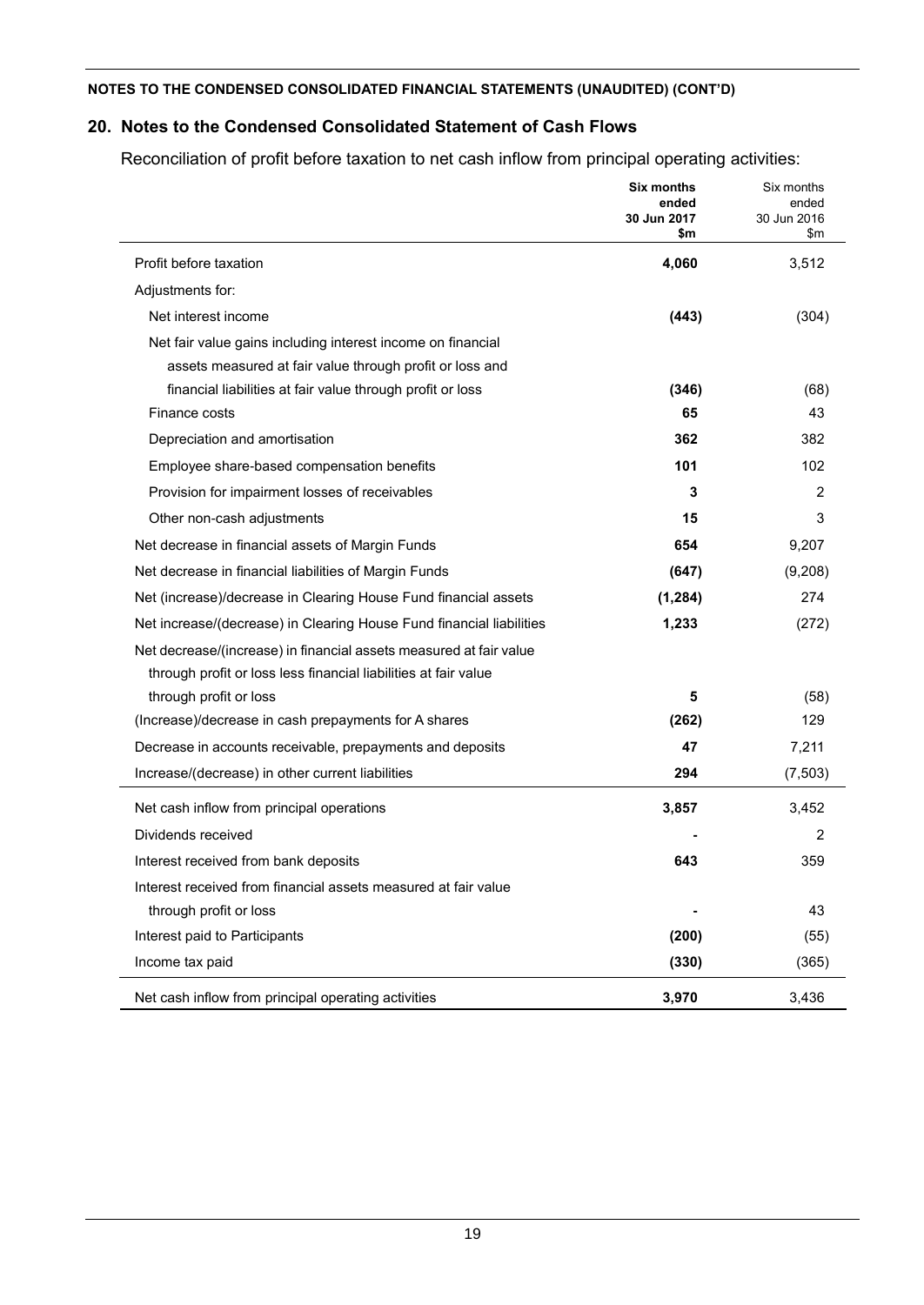### **21. Capital Expenditures and Commitments**

During the six months ended 30 June 2017, the Group incurred capital expenditures of \$306 million (2016: \$266 million).

At 30 June 2017, the Group's commitments in respect of capital expenditure were as follows:

|                                   | At<br>30 Jun 2017 | At<br>31 Dec 2016 |
|-----------------------------------|-------------------|-------------------|
|                                   | \$m               | \$m               |
| Contracted but not provided for   |                   |                   |
| - fixed assets                    | 31                | 66                |
| - intangible assets               | 57                | 57                |
| Authorised but not contracted for |                   |                   |
| - fixed assets                    | 232               | 273               |
| - intangible assets               | 501               | 585               |
|                                   | 821               | 981               |

#### **22. Contingent Liabilities**

At 30 June 2017, the Group's material contingent liabilities were as follows:

- (a) The Group had a contingent liability in respect of potential calls to be made by the Securities and Futures Commission (SFC) to replenish all or part of compensation less recoveries paid by the Unified Exchange Compensation Fund established under the Securities Ordinance up to an amount not exceeding \$71 million (31 December 2016: \$71 million). Up to 30 June 2017, no calls had been made by the SFC in this connection.
- (b) The Group had undertaken to indemnify the Collector of Stamp Revenue against any underpayment of stamp duty by its Participants of up to \$200,000 for each Participant. In the unlikely event that all of its 589 trading Participants covered by the indemnity at 30 June 2017 (31 December 2016: 556) defaulted, the maximum contingent liability of the Group under the indemnity would amount to \$118 million (31 December 2016: \$111 million).
- (c) HKEX had given an undertaking in favour of HKSCC to contribute up to \$50 million in the event of HKSCC being wound up while it is a wholly-owned subsidiary of HKEX or within one year after HKSCC ceases to be a wholly-owned subsidiary of HKEX, for payment of the liabilities of HKSCC contracted before HKSCC ceases to be a wholly-owned subsidiary of HKEX, and for the costs of winding up.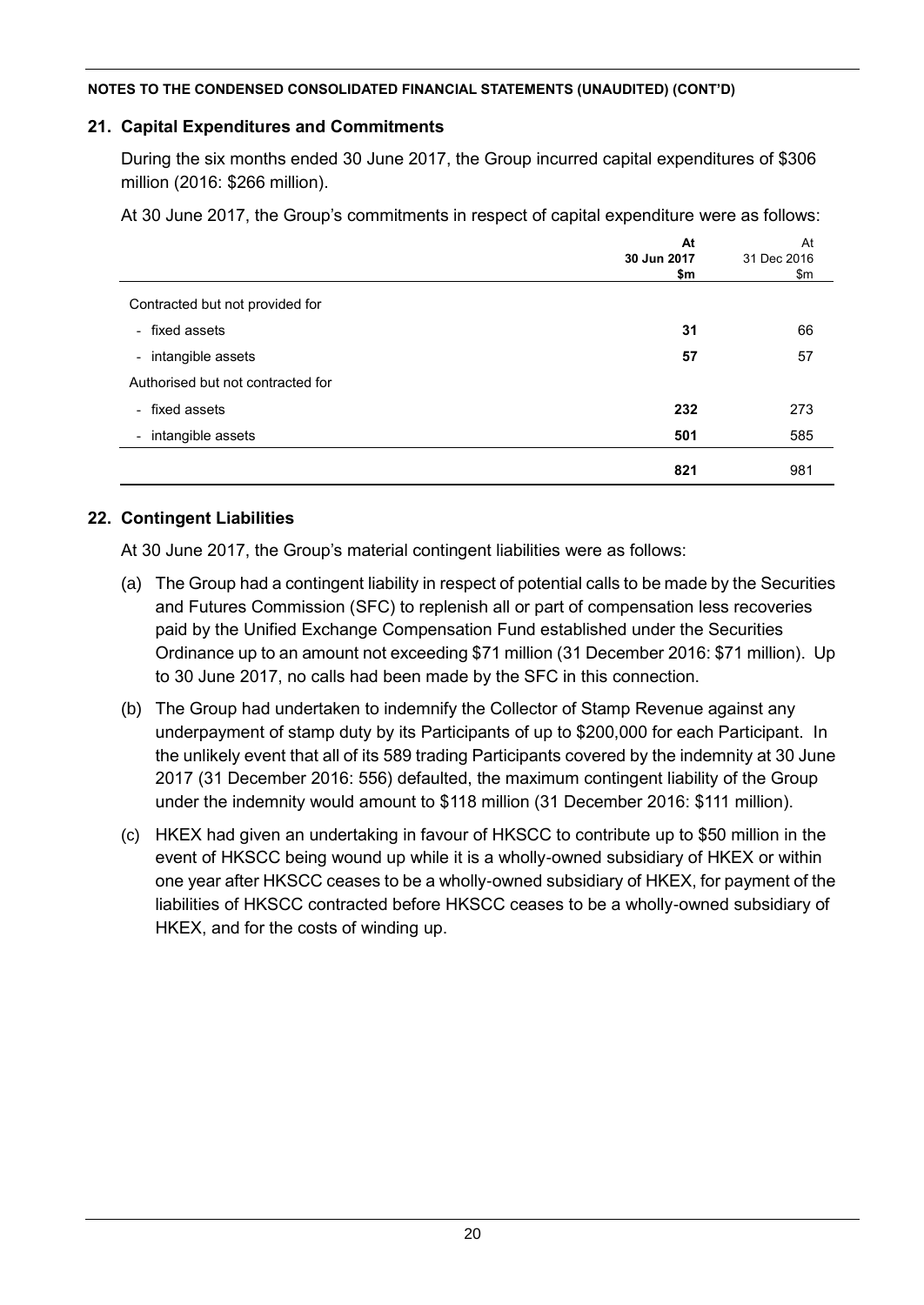#### **23. Transactions with Non-Controlling Interests**

(a) Disposal of interest in a subsidiary without loss of control

During the six months ended 30 June 2017, the Group entered into an agreement to sell 9.99 per cent stake in Qianhai Mercantile Exchange Company Limited (QME) (formerly known as Gangrong Trading Services (Shenzhen) Limited) to Shenzhen Qianhai Financial Holdings Limited (QFH) at a consideration of RMB 25 million. After the sale, the Group's interest in QME dropped to 90.01 per cent. The effect of the disposal of QME on equity attributable to HKEX's shareholders is summarised as follows:

**\$m**

|                                                                | ын   |
|----------------------------------------------------------------|------|
| Consideration received from non-controlling interests          | 28   |
| Less: carrying amount of non-controlling interests disposed of | (16) |
| Gain on disposal credited to retained earnings                 | 12   |

(b) During the six months ended 30 June 2017, RMB 135 million and RMB 15 million were further injected by the Group and QFH to QME respectively as its registered capital.

#### **24. Material Related Party Transactions**

(a) Key management personnel compensation

|                                                 | Six months<br>ended<br>30 Jun 2017 | Six months<br>ended<br>30 Jun 2016 |
|-------------------------------------------------|------------------------------------|------------------------------------|
|                                                 | \$m                                | \$m                                |
| Salaries and other short-term employee benefits | 61                                 | 60                                 |
| Employee share-based compensation benefits      | 33                                 | 33                                 |
| Retirement benefit costs                        | 4                                  | 4                                  |
|                                                 | 98                                 | 97                                 |

#### (b) Post-retirement benefit plans

The Group has sponsored a defined contribution provident fund scheme (ORSO Plan) and a Mandatory Provident Fund scheme (MPF Scheme) for the benefits of its employees in Hong Kong. The Group has also sponsored a defined contribution pension scheme for all employees of LME and LME Clear (LME Pension Scheme). The retirement benefit costs charged to the condensed consolidated income statement represent contributions paid and payable by the Group to the ORSO Plan, the MPF Scheme and the LME Pension Scheme and related fees (note 5).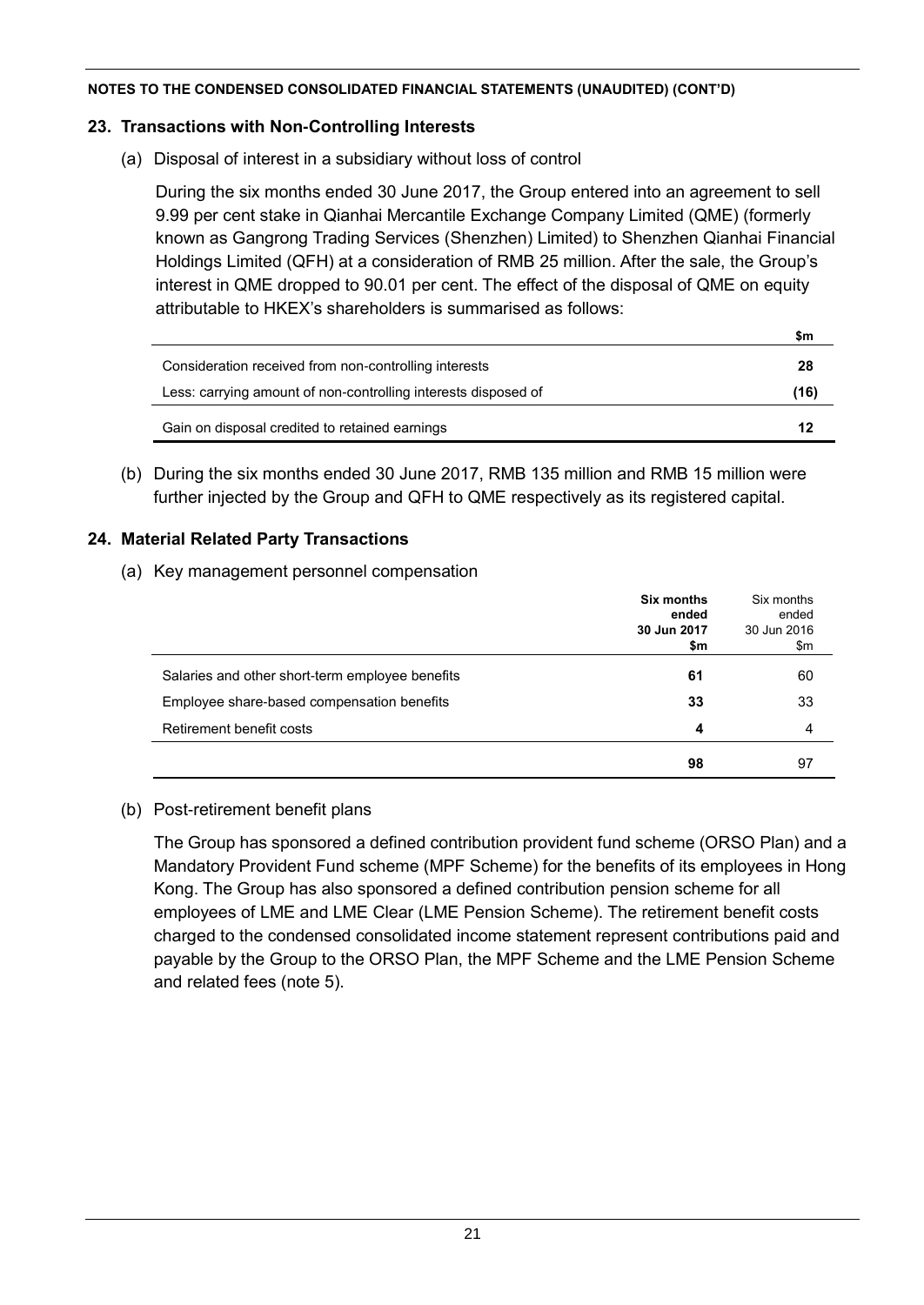## **25. Pledge of Assets**

LME Clear receives securities, gold bullion and warrants as collateral for margin posted by its Clearing Participants. The total fair value of this collateral was US\$1,280 million (HK\$9,992 million) at 30 June 2017 (31 December 2016: US\$1,781 million (HK\$13,808 million)). LME Clear is obliged to return this non-cash collateral upon request when the Clearing Participants' collateral obligations have been substituted with cash collateral or otherwise discharged.

LME Clear also holds securities as collateral in respect of its investments in overnight triparty reverse repurchase agreements under which it is obliged to return equivalent securities to the counterparties at maturity of the reverse repurchase agreements. The fair value of this collateral was US\$8,306 million (HK\$64,840 million) at 30 June 2017 (31 December 2016: US\$9,418 million (HK\$73,022 million)).

The above non-cash collateral, which LME Clear is permitted to sell or repledge in the absence of default by the counterparties, was not recorded on the condensed consolidated statement of financial position of the Group at 30 June 2017. Such non-cash collateral, together with certain financial assets amounting to US\$471 million (HK\$3,680 million) at 30 June 2017 (31 December 2016: US\$430 million (HK\$3,334 million)), have been repledged to LME Clear's investment agent and custodian banks under first floating charge and security arrangements for the settlement and depository services they provide in respect of the collateral and investments held. The floating charge could convert to a fixed charge in the event of contract termination, or default or insolvency of LME Clear.

# **26. Fair Value of Financial Assets and Financial Liabilities**

(a) Financial assets and financial liabilities carried at fair value

At 30 June 2017 and 31 December 2016, no non-financial assets or liabilities were carried at fair value.

The following tables present the carrying value of financial assets and financial liabilities measured at fair value according to the levels of the fair value hierarchy defined in HKFRS 13: Fair Value Measurement, with the fair value of each financial asset and financial liability categorised based on the lowest level of input that is significant to that fair value measurement. The levels are defined as follows:

- Level 1: fair values measured using quoted prices (unadjusted) in active markets for identical assets or liabilities.
- Level 2: fair values measured using valuation techniques in which all significant inputs other than quoted prices included within Level 1 are directly or indirectly based on observable market data.
- Level 3: fair values measured using valuation techniques in which any significant input is not based on observable market data.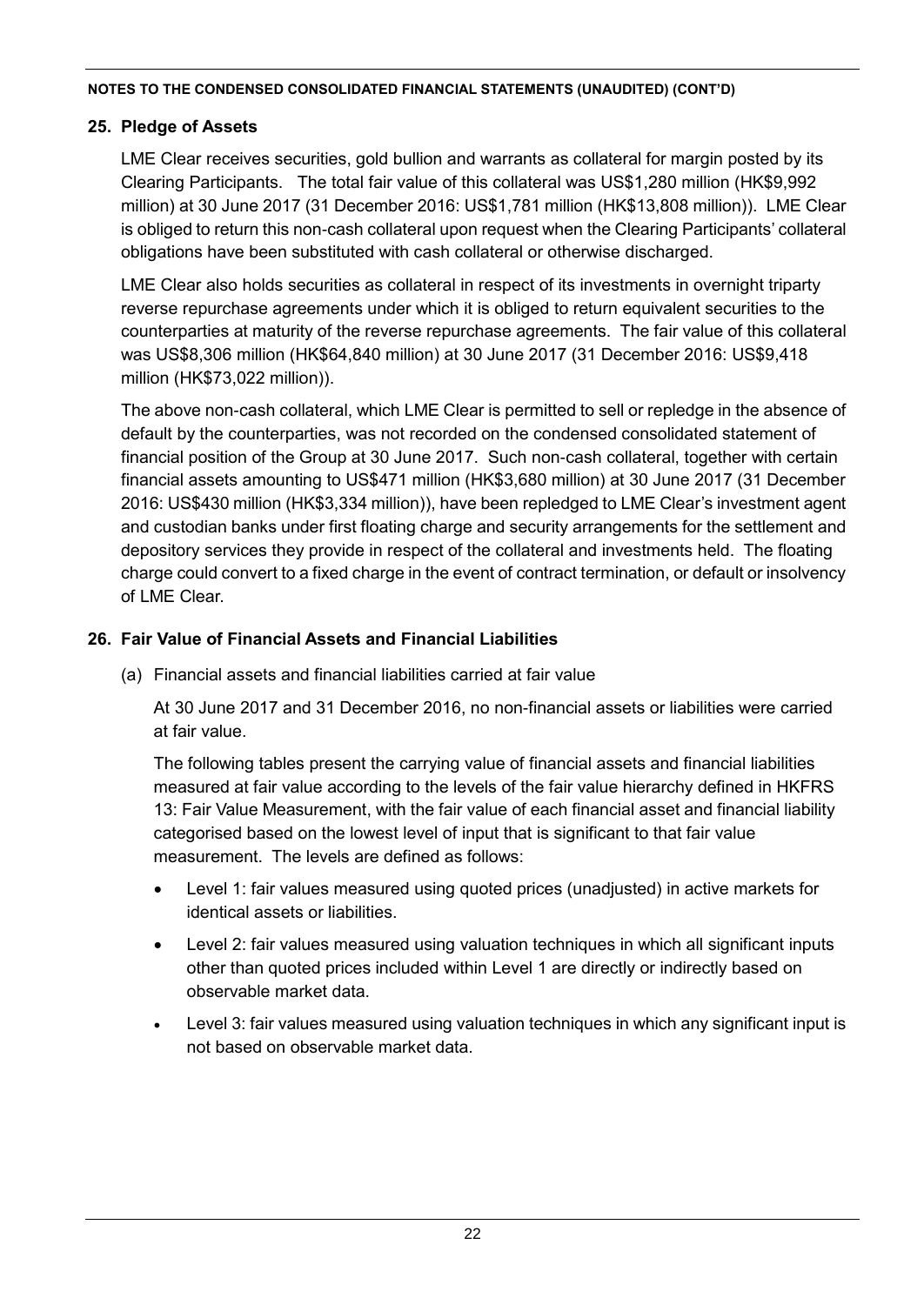## **26. Fair Value of Financial Assets and Financial Liabilities (continued)**

- base metals futures and options

|                                                                          |                | At 30 Jun 2017 |              |                          | At 31 Dec 2016 |        |  |
|--------------------------------------------------------------------------|----------------|----------------|--------------|--------------------------|----------------|--------|--|
| Recurring fair value measurements:                                       | Level 1        | Level 2        | <b>Total</b> | Level 1                  | Level 2        | Total  |  |
|                                                                          | \$m            | \$m            | \$m          | \$m                      | \$m            | \$m    |  |
| <b>Financial assets</b>                                                  |                |                |              |                          |                |        |  |
| Financial assets measured at fair value<br>through profit or loss:       |                |                |              |                          |                |        |  |
| - collective investment schemes                                          | 2,368          | 3,971          | 6,339        | 2,225                    | 2,886          | 5,111  |  |
| - debt securities                                                        | 3,055          | $\blacksquare$ | 3,055        | 3,022                    | 301            | 3,323  |  |
| - forward foreign exchange contracts                                     |                | $\blacksquare$ |              |                          | 14             | 14     |  |
| - base metals futures and options<br>contracts cleared through LME Clear | $\blacksquare$ | 45,210         | 45,210       | $\overline{\phantom{a}}$ | 61,618         | 61,618 |  |
|                                                                          | 5,423          | 49,181         | 54,604       | 5,247                    | 64,819         | 70,066 |  |
| <b>Financial liabilities</b>                                             |                |                |              |                          |                |        |  |
| Financial liabilities at fair value through<br>profit or loss:           |                |                |              |                          |                |        |  |

(a) Financial assets and financial liabilities carried at fair value (continued)

During the six months ended 30 June 2017, there were no transfers of instruments between Level 1 and Level 2.

- forward foreign exchange contracts **- - -** - 9 9

contracts cleared through LME Clear **- 45,210 45,210** - 61,618 61,618

- 61,618 61,618 61,618 61,618 61,618 61,618 61,618 61,618 61,618 61,618 61,618 61,618 61,618 61,618 61,618 61,<br>- 51,618 61,618 61,618 61,618 61,618 61,618 61,618 61,618 61,618 61,618 61,618 61,618 61,618 61,618 61,618 61

**- 45,210 45,210** - 61,627 61,627

Level 2 fair values of debt securities, forward foreign exchange contracts, base metals futures and options contracts and collective investment schemes have been determined based on quotes from market makers, funds administrators or alternative pricing sources supported by observable inputs. The most significant input are market interest rates, market prices of metals, net asset values and latest redemption prices or transaction prices of the respective collective investment scheme.

The Group's policy is to recognise transfers into and out of fair value hierarchy levels as of the date of the event or change in circumstances that caused the transfer.